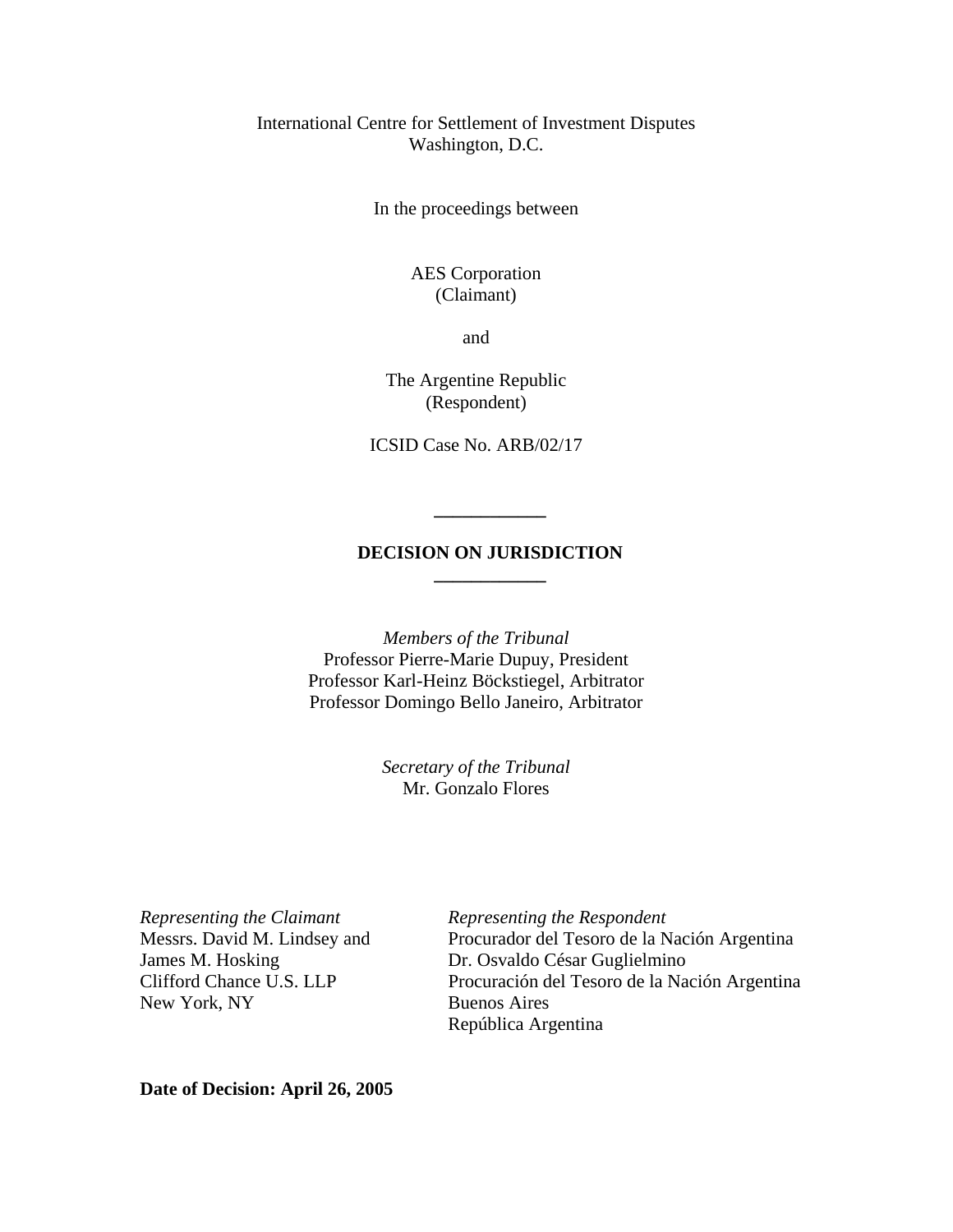#### **I. Procedure**

 $\overline{a}$ 

1. On November 5, 2002, the International Centre for Settlement of Investment Disputes ("ICSID" or "the Centre") received a Request for Arbitration against the Argentine Republic ("the Respondent" or "Argentina") from the AES Corporation ("the Claimant" or "AES"), a company incorporated in the State of Delaware, with headquarters in Arlington, Virginia, United States of America. The Request concerns AES' investment in eight electricity generation companies and three major electricity distribution companies in Argentina, and Argentina's alleged refusal to apply previously agreed tariff calculation and adjustment mechanisms.

2. In its request, AES invoked the provisions of the 1991 Treaty between the United States of America and the Argentine Republic Concerning the Reciprocal Encouragement and Protection of Investment (the "Argentina–US Bilateral Investment Treaty" or the " $BIT$ ").<sup>[1](#page-1-0)</sup>

3. On November 6, 2002, the Centre, in accordance with Rule 5 of the ICSID Rules of Procedure for the Institution of Conciliation and Arbitration Proceedings (Institution Rules), acknowledged receipt and transmitted a copy of the request to the Argentine Republic and to the Argentine Embassy in Washington D.C.

4. On December 19, 2002, the Secretary-General of the Centre registered the request, pursuant to Article 36(3) of the Convention on the Settlement of Investment Disputes between States and Nationals of other States (the "ICSID Convention" or "the Convention"). On the same date, the Secretary-General, in accordance with Institution Rule 7, notified the parties of the registration of the request and invited them to proceed, as soon as possible, to constitute an Arbitral Tribunal.

<span id="page-1-0"></span><sup>1</sup> Treaty between the United States of America and the Argentine Republic Concerning the Reciprocal Encouragement and Protection of Investment, done in Washington, D.C. on November 14, 1991, in force since October 20, 1994.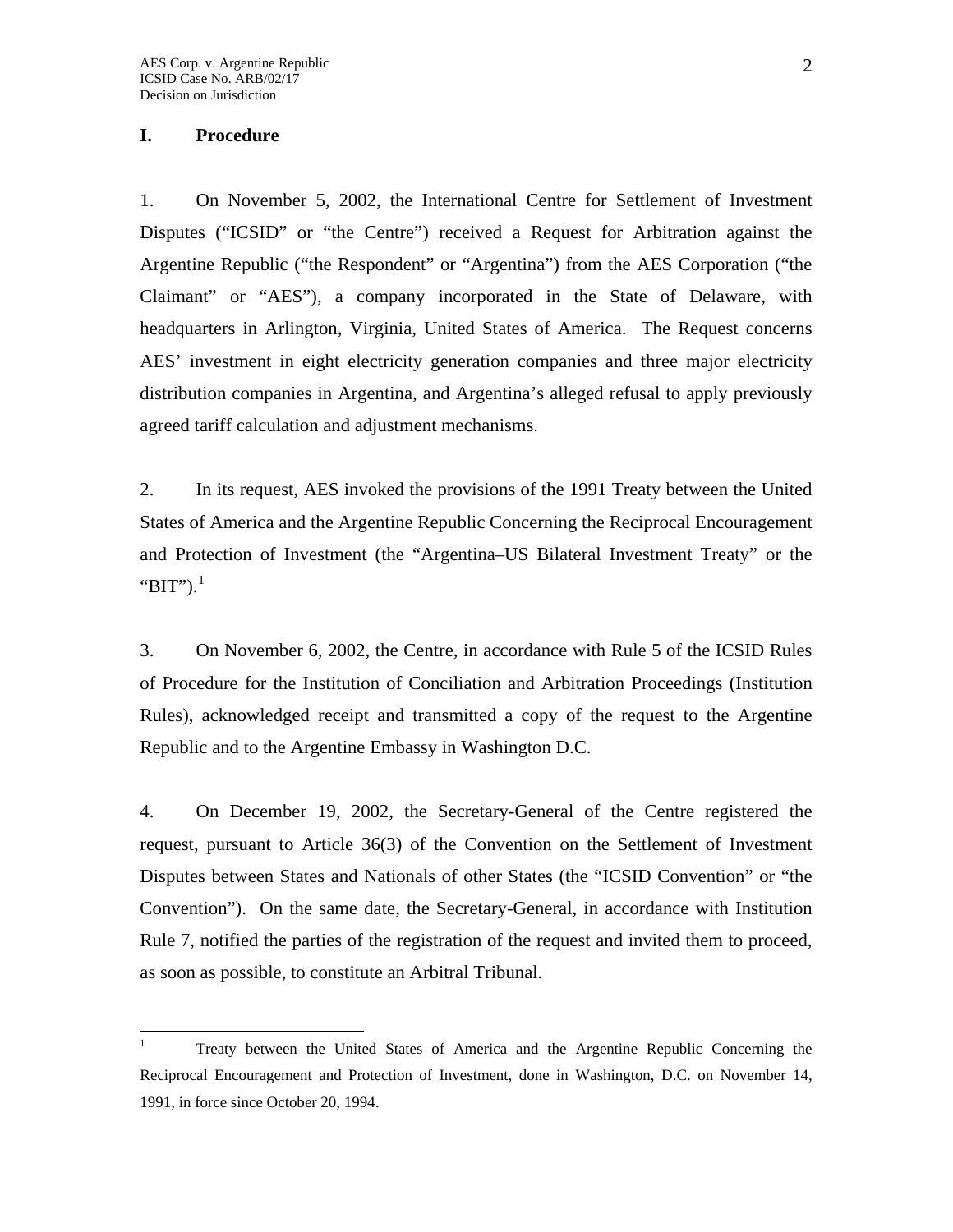5. Pursuant to the parties' agreement, the Tribunal in this case would comprise one arbitrator appointed by the Claimant, one arbitrator appointed by the Respondent, and a third, presiding, arbitrator, to be appointed by the Secretary-General of ICSID.

6. On February 18, 2003, the Claimant appointed Professor Karl-Heinz Böckstiegel, a German national, as an arbitrator. On April 3, 2003, Argentina appointed Professor Domingo Bello Janeiro, a national of the Kingdom of Spain, as an arbitrator.

7. With the agreement of both parties, the Secretary-General of ICSID appointed Professor Pierre-Marie Dupuy, a French national, as the President of the Arbitral Tribunal. On June 3, 2003, the Acting Secretary-General, in accordance with Rule 6(1) of the Rules of Procedure for Arbitration Proceedings (Arbitration Rules), notified the parties that all three arbitrators had accepted their appointments and that the Tribunal was therefore deemed to have been constituted on that date. On the same date, pursuant to ICSID Administrative and Financial Regulation 25, the parties were informed that Mr. Gonzalo Flores, Senior Counsel, ICSID, would serve as Secretary of the Arbitral Tribunal.

8. The first session of the Tribunal with the parties was held on July 8, 2003, at the seat of the Centre in Washington, D.C. During the session the parties expressed their agreement that the Tribunal had been properly constituted in accordance with the relevant provisions of the ICSID Convention and the ICSID Arbitration Rules and that they did not have any objections in this respect.

9. During the first session the parties agreed on a number of procedural matters reflected in written minutes signed by the President and the Secretary of the Tribunal. The Tribunal, after consultation with the parties, fixed the following schedule for the written phase of the proceedings: The Claimant would file a memorial on the merits within forty five (45) to ninety (90) days from the date of the first session; the Respondent would file a counter memorial on the merits within ninety (90) days from its receipt of the Claimant's memorial; the Claimant would file a reply within sixty (60) days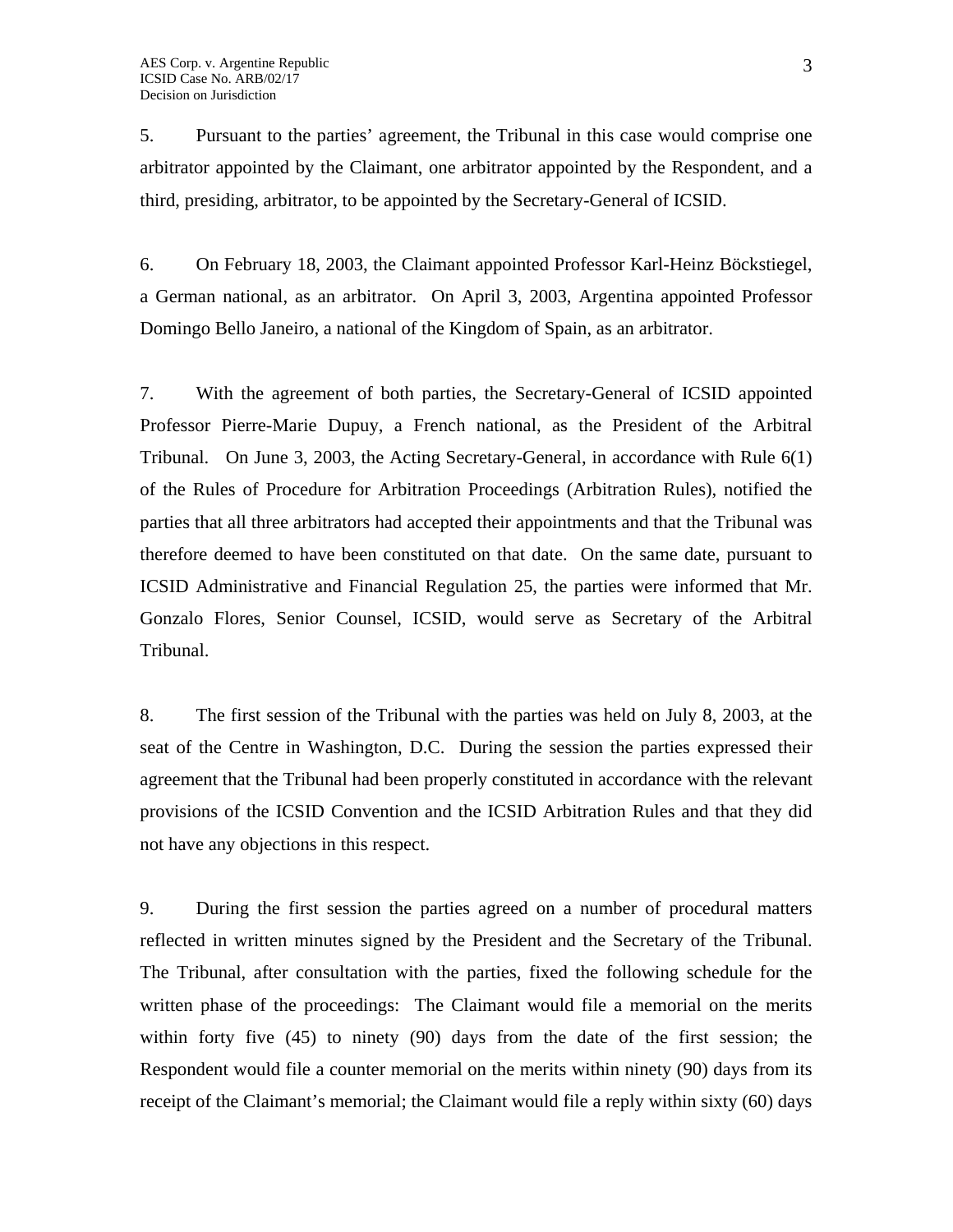from its receipt of the counter memorial; and the Respondent would file a rejoinder within sixty (60) days from its receipt of the Claimant's reply.

10. During the first session it was noted that consideration of eventual objections to jurisdiction from the Argentine Republic would be premature. It was thus agreed to leave the matter open for further discussion in due course.

11. On October 7, 2003, the Claimant filed its Memorial on the Merits with accompanying documentation. On December 31, 2003 Argentina filed a Memorial with objections to jurisdiction.

12. By letter of January 12, 2004, the Tribunal confirmed the suspension of the proceedings on the merits in accordance with ICSID Arbitration Rule 41(3), and invited the parties to file their views on a schedule for their presentations on jurisdiction. Both parties submitted their views on January 16, 2004, with the Claimant also requesting the Tribunal to join the questions of jurisdiction raised by Argentina to the merits of the dispute. Argentina, upon invitation of the Tribunal, filed a response to the Claimant's request on January 27, 2004.

13. On February 18, 2004, the Tribunal, having carefully considered the positions of the parties, confirmed the suspension of the proceedings on the merits and fixed the following timetable for the filing of the parties' submissions on the question of jurisdiction: the Claimant would file a counter memorial on jurisdiction within thirty (30) days from the date of the Tribunal's decision; the Respondent would file a reply on jurisdiction within thirty (30) days from its receipt of the Claimant's counter memorial; and the Claimant would file a rejoinder on jurisdiction within thirty (30) days from its receipt of the Respondent's reply. The Tribunal would thereafter, decide, whether oral arguments on the question of jurisdiction would be necessary, and, if so, fix a date for a hearing on jurisdiction.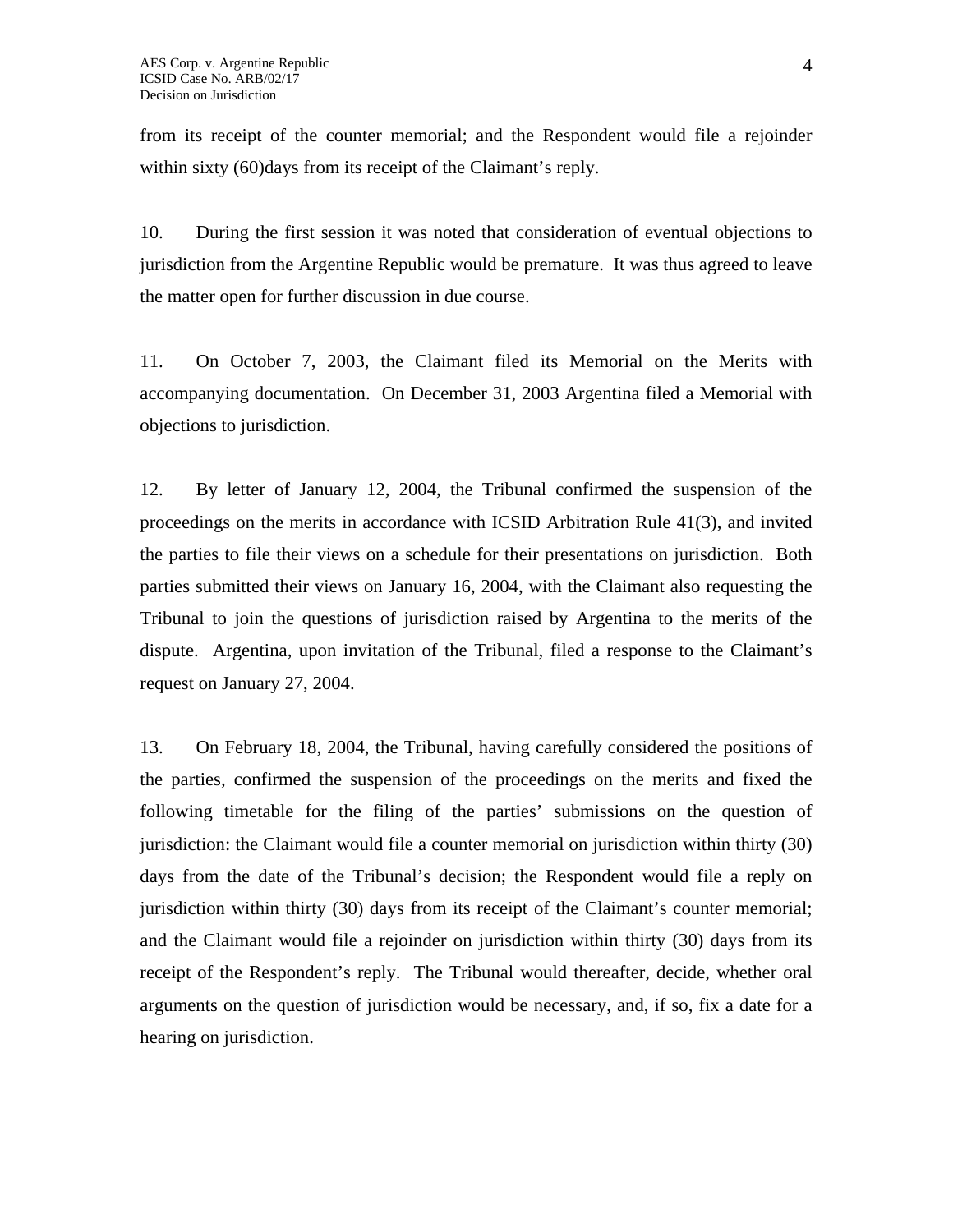14. In accordance with the timetable fixed by the Tribunal, the Claimant filed its Counter-Memorial on Jurisdiction on February 20, 2004. Argentina filed its Reply on Jurisdiction on March 26, 2004 and the Claimant filed its Rejoinder on Jurisdiction on April 26, 2004.

15. By letter of May 13, 2004, the Tribunal informed the parties its desire to hold a hearing on jurisdiction and proposed dates for such hearing. The hearing was held, with the agreement of the parties, on October 23 and 24, 2004 in Paris, France. Messrs. David M. Lindsay, James H. Hosking and Stephen Kantor and Ms. Andrea Goldbarg, from the law firm of Clifford Chance US LLP and Mr. Mark Sandy, from the AES Corporation, attended the hearing on behalf of the Claimant. Ms. Luz Moglia, Ms. María Soledad Vallejos Meana and Mr. Ignacio Torterola, from the Procuración del Tesoro de la Nación Argentina, attended the hearing on behalf of the Respondent. During the hearing Messrs. Lindsay and Hosking and Ms. Goldbarg addressed the Tribunal on behalf of the AES Corporation. Mr. Torterola, Ms. Moglia and Ms. Vallejos Meana addressed the Tribunal on behalf of the Argentine Republic. The Tribunal posed questions to the parties, as provided in Rule 32(3) of the Arbitration Rules.

16. The Tribunal has deliberated and considered thoroughly the parties' written submissions on the question of jurisdiction and the oral arguments delivered in the course of the October 23, 24, 2004 hearing. As indicated in paragraphs 12 and 13 above, the consideration of the merits has been suspended until the issue of the Centre's jurisdiction and the Tribunal's competence has been decided by the Tribunal. Having considered the basic facts of the dispute, the ICSID Convention and the 1991 Argentina–US BIT, as well as the written and oral arguments of the parties' representatives, the Tribunal has reached the following decision on the question of jurisdiction.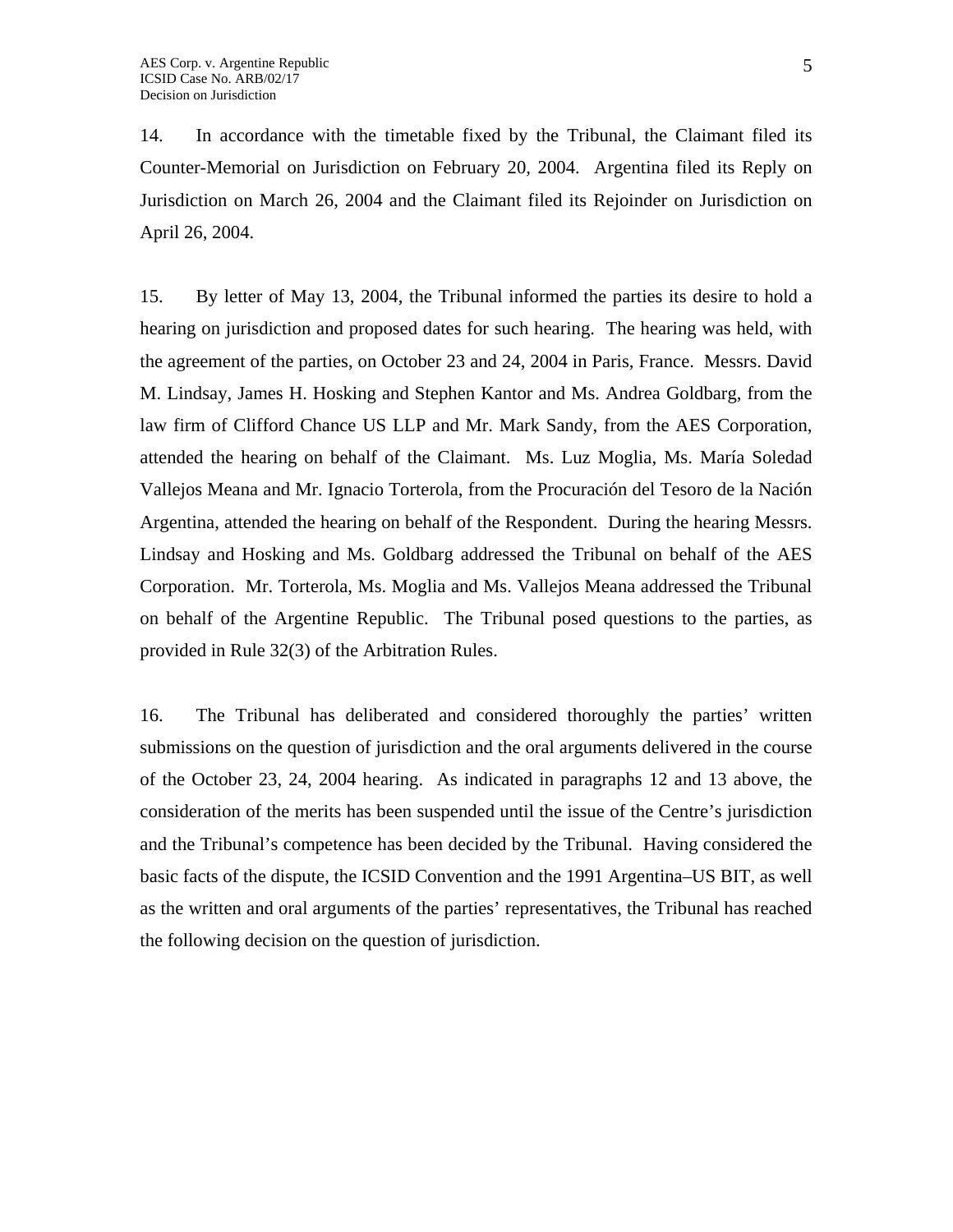#### **II. Opening Considerations**

## **A. Relevance of other ICSID Arbitral Tribunal's Decisions on Jurisdiction**

17. Prior to establishing its position with regard to the five objections made by the Argentine Republic to its jurisdiction, the Tribunal shall address some preliminary considerations made by both parties in their respective argumentations. All of them were raised in relation with an opinion expressed by the Claimant in its Counter-Memorial on Jurisdiction.<sup>[2](#page-5-0)</sup> In reaction to the objections filed by Argentina to the jurisdiction of this Tribunal, AES argued that:

"Each of Argentina's five objections are based on similar or identical arguments presented by it in other factually similar arbitrations in which Argentina is the respondent. In every instance, the same arguments have either been rejected or the corresponding ICSID tribunal has decided to join this objection to the merits."

18. In its Counter-Memorial, AES further referred to several ICSID tribunal decisions on jurisdiction, including the *Vivendi* decisions  $I^3$  $I^3$  and  $II^4$  $II^4$ , together with the *CMS*<sup>[5](#page-5-3)</sup> and the  $Azurix$  decisions on jurisdiction<sup>[6](#page-5-4)</sup>. Later, and in particular during the hearing, AES further referred to other decisions which, in the meantime, had become available, such as

<span id="page-5-0"></span> $\frac{1}{2}$  See The AES Corporation Counter-Memorial on Jurisdiction, February 20, 2004 at 8-12, §§ 18- 30.

<span id="page-5-1"></span><sup>3</sup>  *Compañía de Aguas del Aconquija S.A. & Compagnie Générale des Eaux v. Argentine Republic*, ICSID Case N° ARB/97/3, Award, November 21, 2000, 40 I.L.M. 426 (2001). Also available at http://www.worldbank.org/icsid/cases/ada\_AwardoftheTribunal.pdf

<span id="page-5-2"></span><sup>4</sup> Ibid., Decision on Annulment, July 3, 2002, 41 I.L.M. 1135 (2002). Also available at http://www.worldbank.org/icsid/cases/vivendi\_annul.pdf

<span id="page-5-3"></span><sup>5</sup> *CMS Gas Transmission Company. v. Argentine Republic,* ICSID Case N° ARB/01/8, Decision on Jurisdiction, July 17, 2003, 42 I.L.M. 788 (2003).

<span id="page-5-4"></span><sup>6</sup> *Azurix Corp. v. Argentine Republic*, ICSID Case N° ARB/01/12, Decision on Jurisdiction, December 8, 2003, 43 I.L.M. 262 (2004)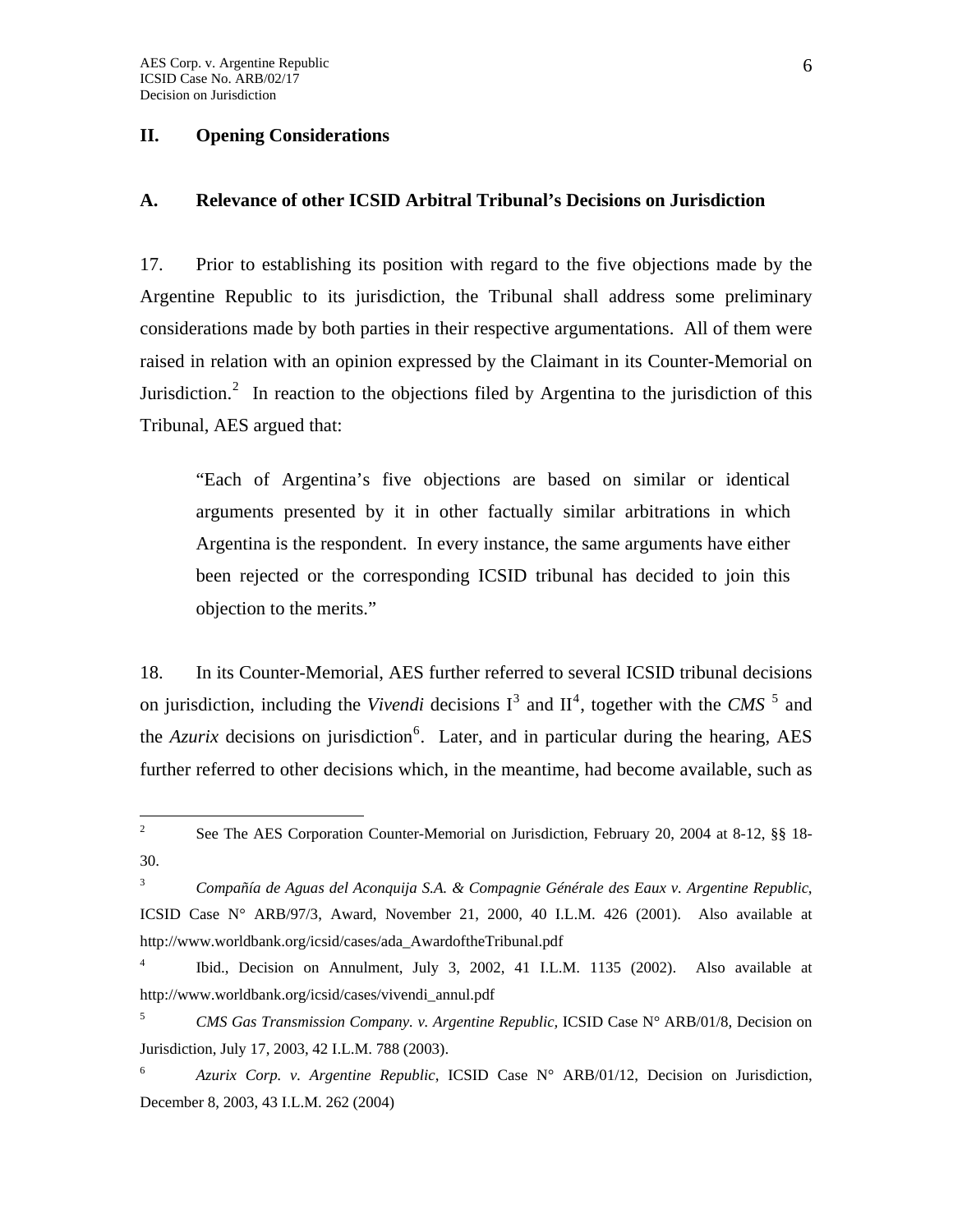the *LG&E v. Argentina*<sup>[7](#page-6-0)</sup>, the *ENRON v. Argentina*<sup>[8](#page-6-1)</sup> and the *SIEMENS A.G. v. Argentina*<sup>[9](#page-6-2)</sup> decisions on jurisdiction. The argument made by the Claimant on the basis of these decisions, treated more or less as if they were precedents, tends to say that Argentina's objections to the jurisdiction of this Tribunal are moot if not even useless since these tribunals have already determined the answer to be given to identical or similar objections to jurisdiction.

19. In response, Argentina raises a series of issues. They deal respectively with the legal basis for the jurisdiction of the Tribunal and with the way in which, according to the Respondent, the Tribunal should interpret them for determining whether it has or has not jurisdiction on this case. These arguments must indeed be considered in relation with the delimitation of the task of the Tribunal at this stage of the proceedings.

20. After having recalled that the jurisdiction of ICSID arbitral tribunals is based upon the ICSID Convention (Art. 25), in conjunction with the bilateral treaty for the protection of investments in force between Argentina and the national State of the foreign investor, Respondent insists upon the specificity of each bilateral agreement as compared to others. Argentina says in particular that:

"Each bilateral Treaty for the protection of investments has a different and defined scope of application. It is not a uniform text $"^{10}$  $"^{10}$  $"^{10}$ .

21. Argentina further contends that:

<span id="page-6-0"></span><sup>-&</sup>lt;br>7 *LG&E Energy Corp.,LG&E Capital Corp. and LG&E International, Inc v. Argentine Republic*, ICSID Case N° ARB/02/1, Decision on Jurisdiction, April 30, 2004.

<span id="page-6-1"></span><sup>8</sup> *Enron Corporation and Ponderosa Assets, L.P. v. Argentine Republic*, ICSID Case N° ARB/01/3, Decision of Jurisdiction (Ancillary Claim), August 2, 2004.

<span id="page-6-2"></span><sup>9</sup> *Siemens A.G. v. Argentine Republic*, ICSID Case N° ARB/02/8, Decision on Jurisdiction of August 3, 2004.

<span id="page-6-3"></span><sup>&</sup>lt;sup>10</sup> See Argentine Republic's Reply on Jurisdiction, April 2, 2004 at 2-3, § 9.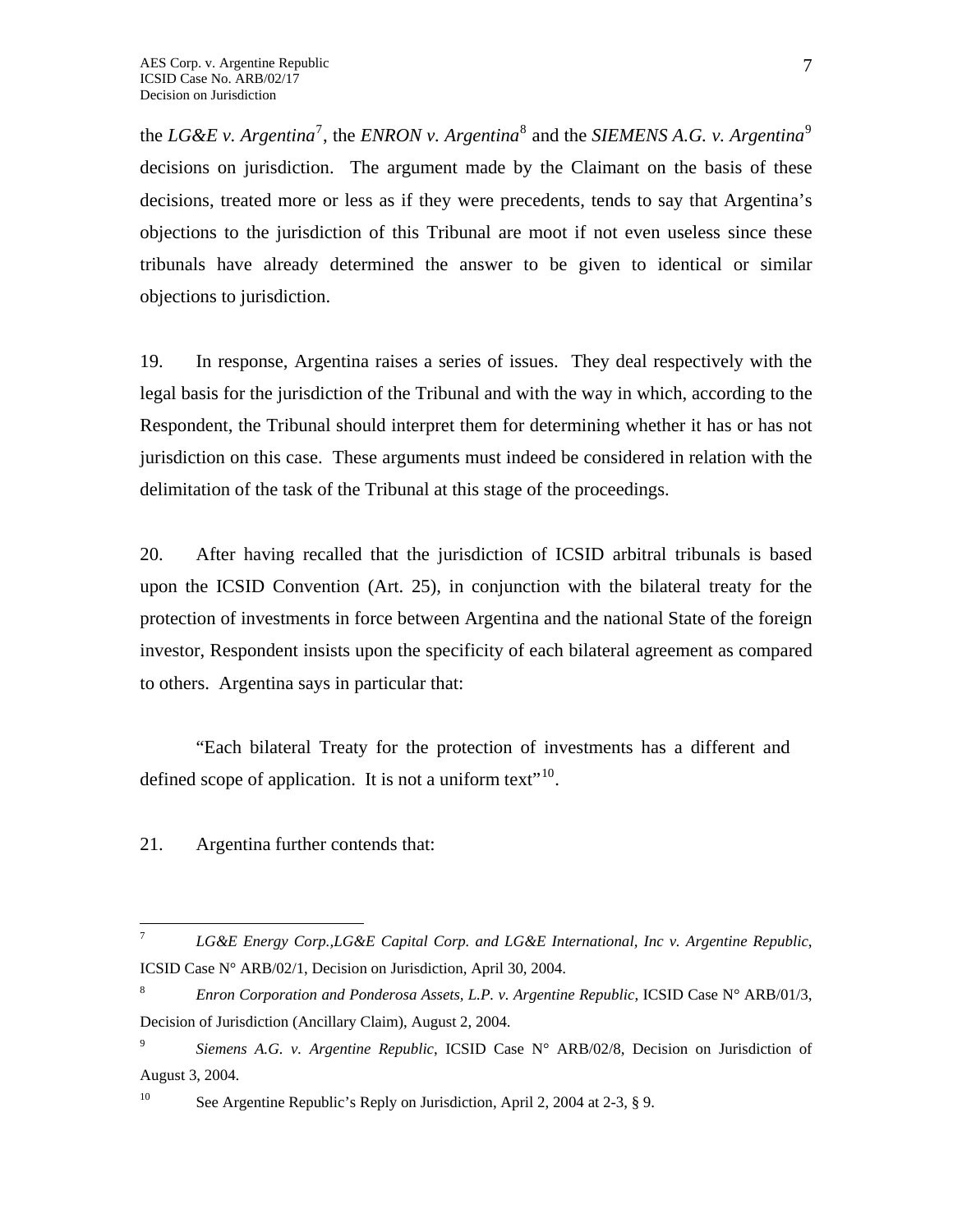"The consent granted by signatory States of bilateral treaties shall not be extended by means of presumptions and analogies, or by attempting to turn the *lex specialis* into *lex general* (sic)."<sup>[11](#page-7-0)</sup>

22. In addition, Argentina states that:

"The reading of some awards may lead to believe that the tribunal has forgotten that it is acting in a sphere ruled by a *lex specialis* where generalizations are not usually wrong, but, what is worst, are illegitimate. Repeating decisions taken in other cases, without making the factual and legal distinctions, may constitute an excess of power and may affect the integrity of the international system for the protection of investments".[12](#page-7-1)

23. For this Tribunal, Argentina is right to insist on the limits imposed on it as on any other arbitral ICSID tribunal. The provisions of Article 25 of the ICSID Convention together with fundamental principles of public international law dictate, among others, that the Tribunal respects:

- a) the autonomy of the will of the Parties to the ICSID Convention as well as that of the Parties to the pertinent bilateral treaty on the protection of investments;
- b) the rule according to which "*specialia generalibus derogant*", from which it derives that treaty obligations prevail over rules of customary international law under the condition that the latter are not of a peremptory character;
- c) the fact that the extent of the jurisdiction of each tribunal is determined by the combination of the pertinent provisions of two "*leges specialia*": on the one hand, the ICSID Convention and, on the other hand, the BIT in force between the two concerned States; as the case may be, the arbitration clause

<span id="page-7-0"></span> $11$ Ibid. at 8, § 27

<span id="page-7-1"></span> $12$  Ibid.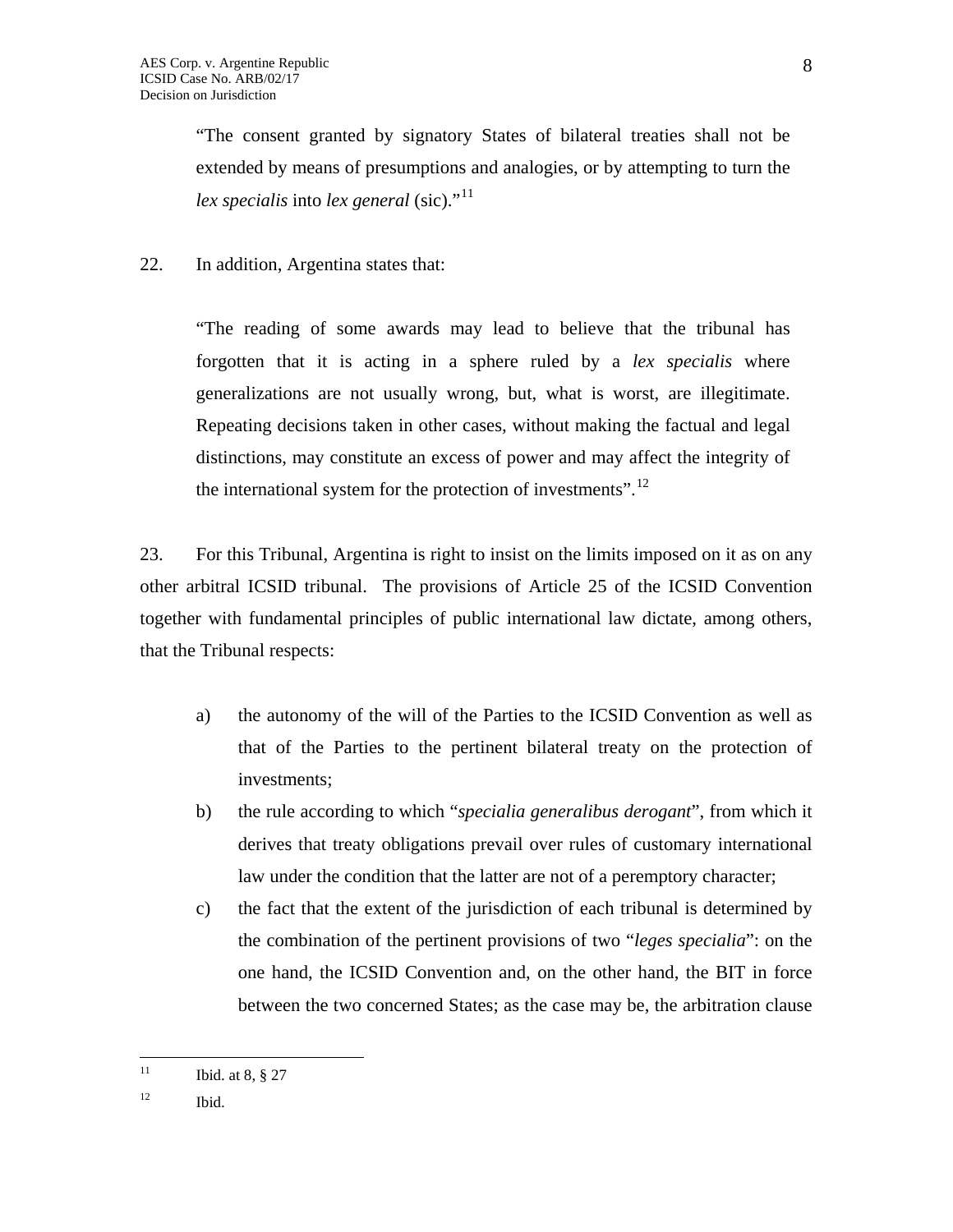in contracts between the private investor and the State or its emanation may also interfere with the two previous ones for determination of the scope of the tribunal's jurisdiction.

d) the rule according to which each decision or award delivered by an ICSID Tribunal is only binding on the parties to the dispute settled by this decision or award.<sup>[13](#page-8-0)</sup> There is so far no rule of precedent in general international law; nor is there any within the specific ICSID system for the settlement of disputes between one State party to the Convention and the National of another State Party. This was in particular illustrated by diverging positions respectively taken by two ICSID tribunals on issues dealing with the interpretation of arguably similar language in two different  $BITs$ <sup>[14](#page-8-1)</sup>. As rightly stated by the Tribunal in SGS v. Philippines:

> "…although different tribunals constituted under the ICSID system should in general seek to act consistently with each other, in the end it must be for each tribunal to exercise its competence in accordance with the applicable law, which will by definition be different for each BIT and each Respondent State."<sup>[15](#page-8-2)</sup>

The same position was echoed by the *ENRON* Tribunal on jurisdiction:

"The Tribunal agrees with the view expressed by the Argentine Republic in the hearing on jurisdiction held in respect of this dispute, to the effect that the decisions of ICSID tribunals are not binding

<span id="page-8-0"></span><sup>13</sup> Article 53 of the ICSID Convention

<span id="page-8-1"></span><sup>14</sup> *SGS Société Genérale de Surveillance S.A. v. Islamic Republic of Pakistan*, ICSID Case N° ARB/01/13 and *SGS Société Genérale de Surveillance S.A v. Republic of the Philippines*, ICSID Case N° ARB/02/6.

<span id="page-8-2"></span><sup>&</sup>lt;sup>15</sup> SGS Société Genérale de Surveillance S.A v. Republic of the Philippines, ICSID Case N° ARB/02/6, Decision of the Tribunal on Objections to Jurisdiction, January 29, 2004, available at http://www.worldbank.org/icsid/cases/SGSvPhil-final.pdf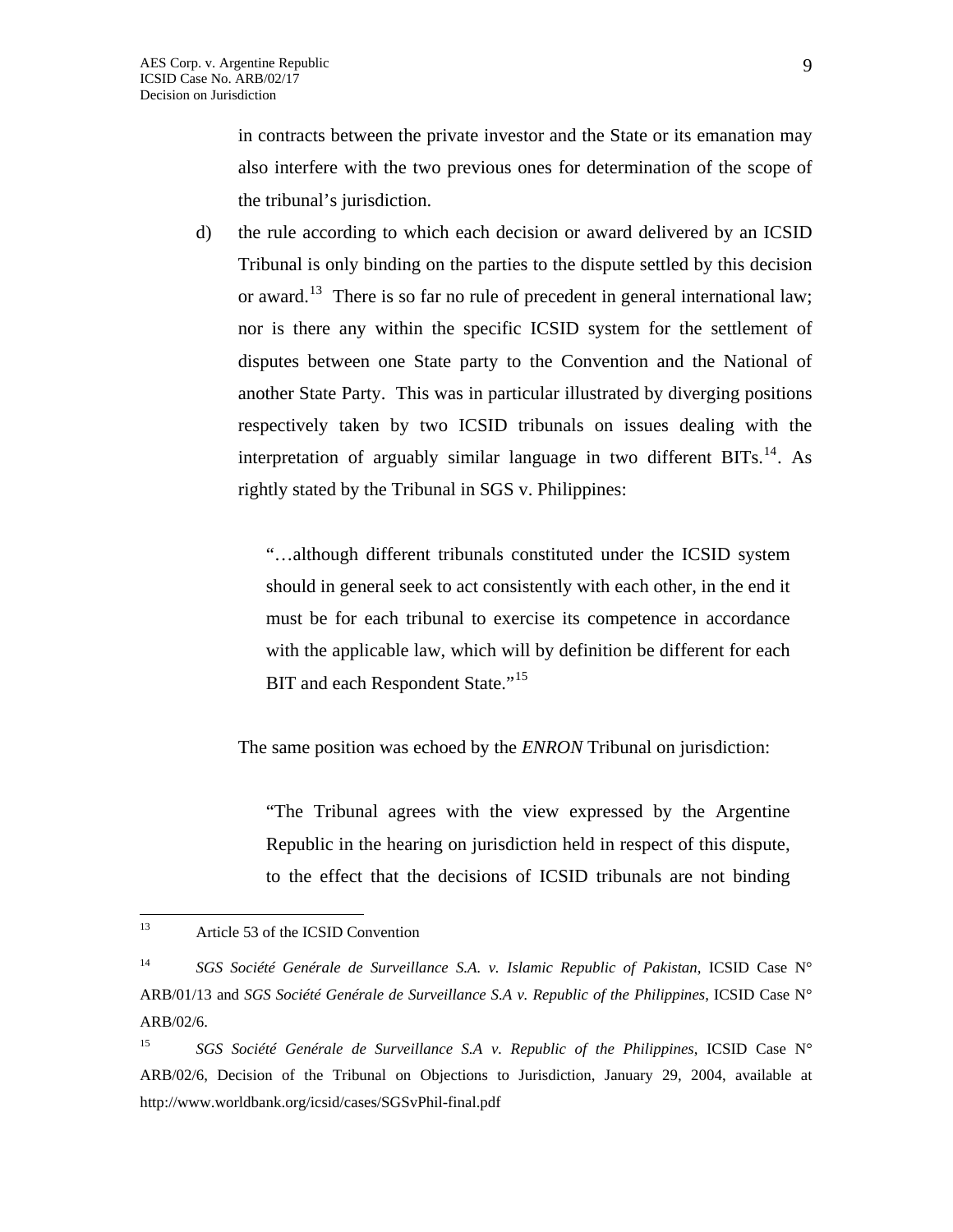precedents and that every case must be examined in the light of its own circumstances."<sup>[16](#page-9-0)</sup>

24. The present Tribunal indeed agrees with Argentina that each BIT has its own identity; its very terms should consequently be carefully analyzed for determining the exact scope of consent expressed by its two Parties.

25. This is in particular the case if one considers that striking similarities in the wording of many BITs often dissimulate real differences in the definition of some key concepts, as it may be the case, in particular, for the determination of "investments" or for the precise definition of rights and obligations for each party.

26. From the above derive at least two consequences: the *first* is that the findings of law made by one ICSID tribunal in one case in consideration, among others, of the terms of a determined BIT, are not necessarily relevant for other ICSID tribunals, which were constituted for other cases; the *second* is that, although Argentina had already submitted similar objections to the jurisdiction of other tribunals prior to those raised in the present case before this Tribunal, Argentina has a valid and legitimate right to raise the objections it has chosen for opposing the jurisdiction of this Tribunal. According to Article 41(2) of the ICSID Convention:

"Any objection by a party to the dispute that that dispute is not within the jurisdiction of the Centre, or for other reasons is not within the competence of the Tribunal, shall be considered by the Tribunal which shall determine whether to deal with it as a preliminary question or to join it to the merits of the dispute."

27. Under the benefit of the foregoing observations, the Tribunal would nevertheless reject the excessive assertion which would consist in pretending that, due to the

<span id="page-9-0"></span> $16\,$ 

<sup>16</sup> *ENRON v. Argentina*, Decision on Jurisdiction (Ancillary Claim), August 2, 2004, at 8, § 25.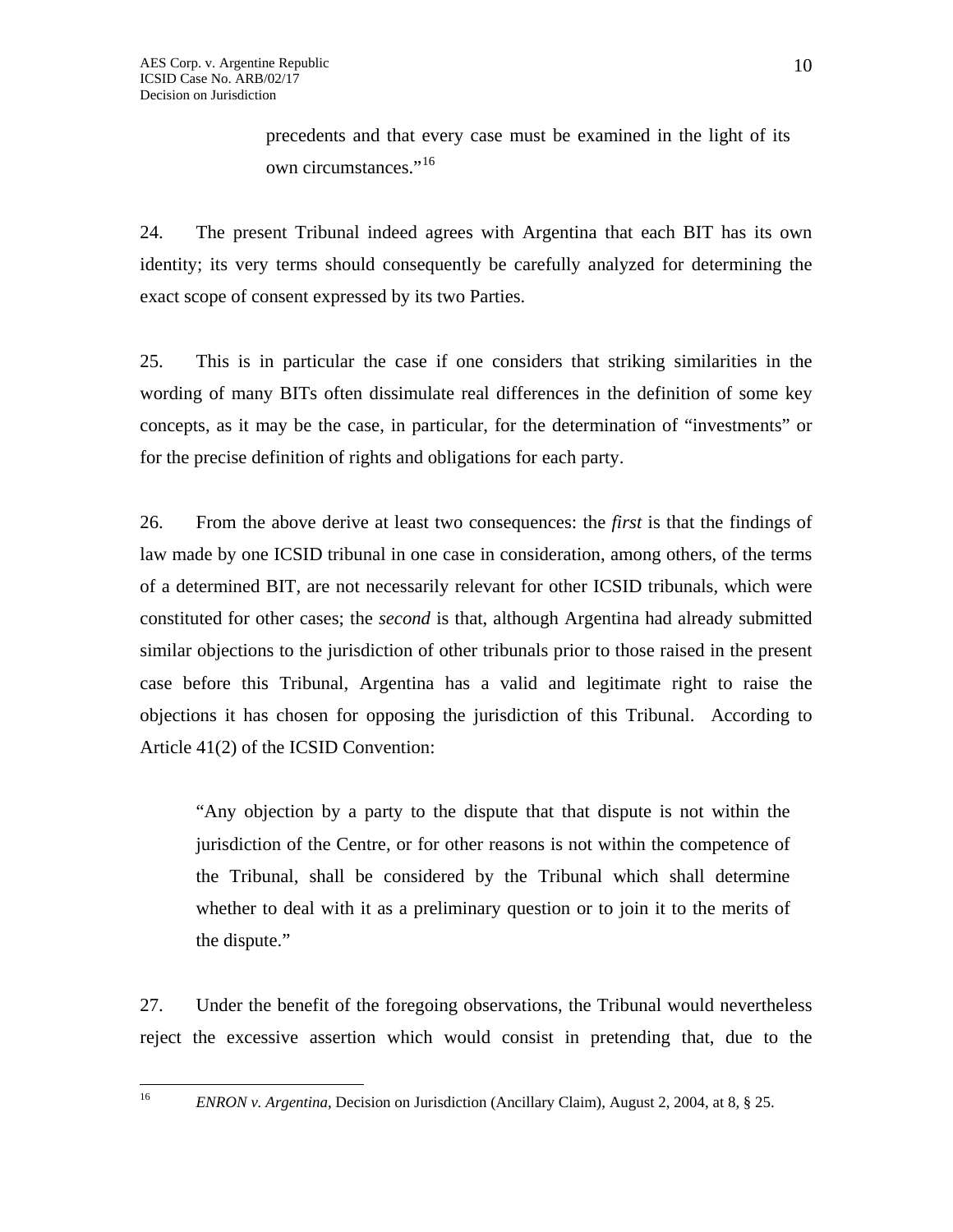specificity of each case and the identity of each decision on jurisdiction or award, absolutely no consideration might be given to other decisions on jurisdiction or awards delivered by other tribunals in similar cases.

28. In particular, if the basis of jurisdiction for these other tribunals and/or the underlying legal dispute in analysis present either a high level of similarity or, even more, an identity with those met in the present case, this Tribunal does not consider that it is barred, as a matter of principle, from considering the position taken or the opinion expressed by these other tribunals.

29. In that respect, it should be noted that the US-Argentina BIT, in conjunction with the ICSID Convention, provides the very same basis for the jurisdiction in this case and in some previous ones, as, in particular, those in which Argentina faced or is still facing a dispute with *ENRON Corp., CMS, AZURIX Corp,* or *LG&E and others*; in each and every of these cases the tribunals respectively constituted have already delivered their decisions on jurisdiction.

30. An identity of the basis of jurisdiction of these tribunals, even when it meets with very similar if not even identical facts at the origin of the disputes, does not suffice to apply systematically to the present case positions or solutions already adopted in these cases. Each tribunal remains sovereign and may retain, as it is confirmed by ICSID practice, a different solution for resolving the same problem; but decisions on jurisdiction dealing with the same or very similar issues may at least indicate some lines of reasoning of real interest; this Tribunal may consider them in order to compare its own position with those already adopted by its predecessors and, if it shares the views already expressed by one or more of these tribunals on a specific point of law, it is free to adopt the same solution.

31. One may even find situations in which, although seized on the basis of another BIT as combined with the pertinent provisions of the ICSID Convention, a tribunal has set a point of law which, in essence, is or will be met in other cases whatever the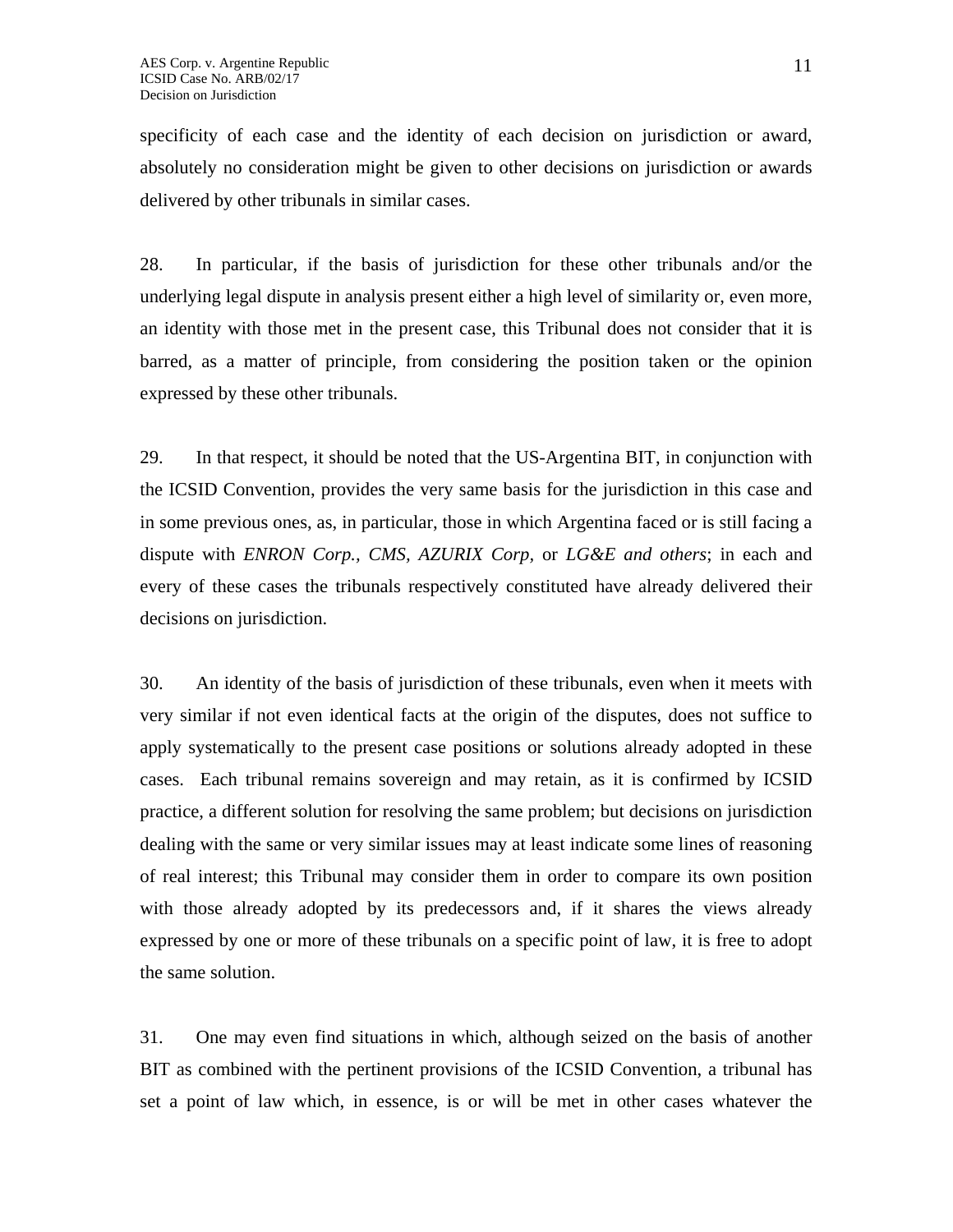specificities of each dispute may be. Such precedents may also be rightly considered, at least as a matter of comparison and, if so considered by the Tribunal, of inspiration.

32. The same may be said for the interpretation given by a precedent decision or award to some relevant facts which are basically at the origin of two or several different disputes, keeping carefully in mind the actual specificities still featuring each case. If the present Tribunal concurs with the analysis and interpretation of these facts as they generated certain special consequences for the parties to this case as well as for those of another case, it may consider this earlier interpretation as relevant.

33. From a more general point of view, one can hardly deny that the institutional dimension of the control mechanisms provided for under the ICSID Convention might well be a factor, in the longer term, for contributing to the development of a common legal opinion or *jurisprudence constante*, to resolve some difficult legal issues discussed in many cases, inasmuch as these issues share the same substantial features.

# **B. The Law Applicable for this Tribunal's Jurisdiction.**

34. There seems to be a substantial agreement among the parties as to the identification of the law applicable by this Tribunal to assess whether it has jurisdiction in the present case.

35. The requirements for ICSID jurisdiction are set forth in Article 25 of the ICSID Convention, which provides as follows:

"(1) The jurisdiction of the Centre shall extend to any legal dispute arising directly out of an investment between a Contracting State (or any constituent subdivision or agency of a Contracting State designated to the Centre by that State) and a national of another Contracting State, which the parties to the dispute consent in writing to submit to the Centre. When the parties have given their consent, no party may withdraw its consent unilaterally.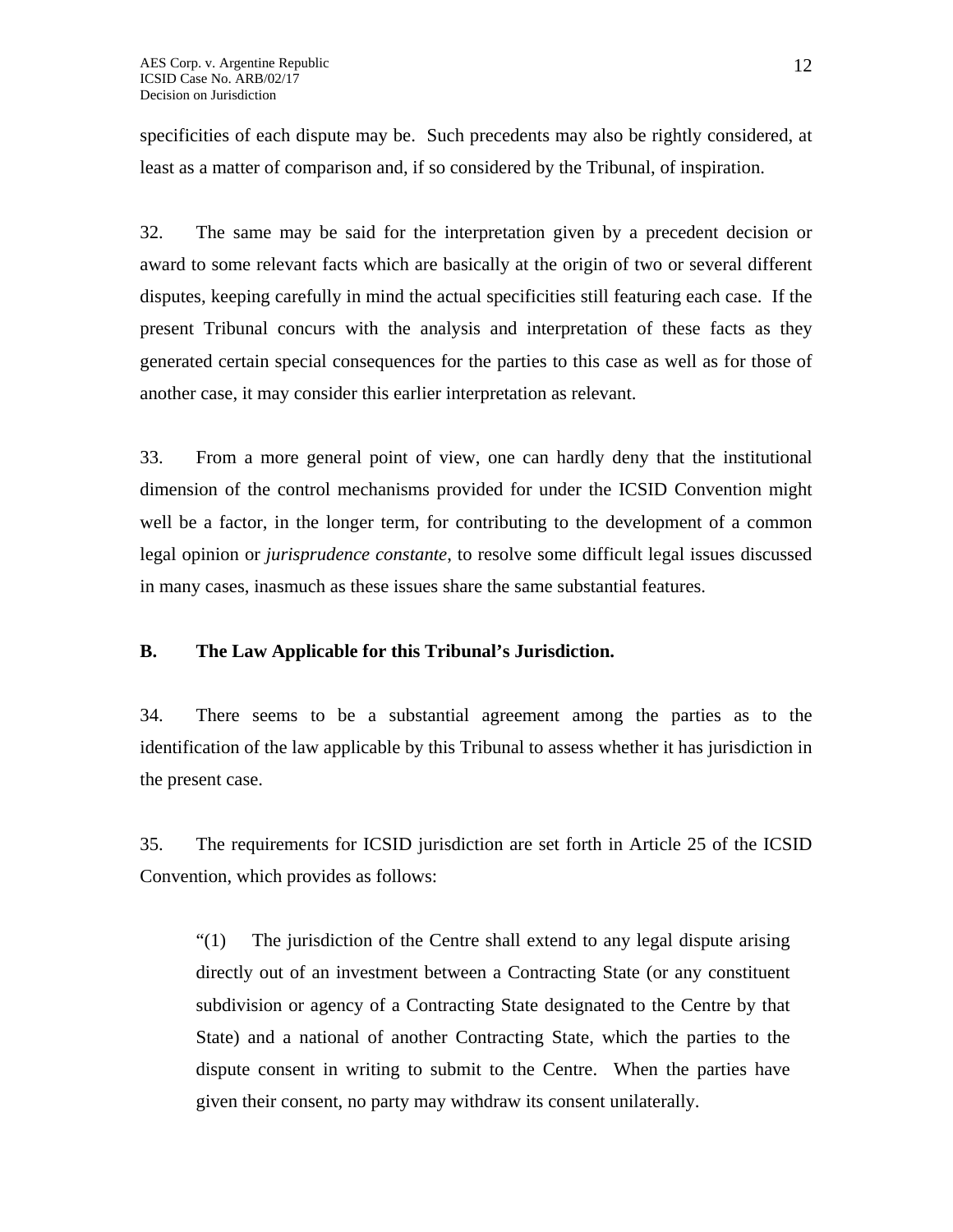(2) 'National of another Contracting State' means : (…)

b) any juridical person which had the nationality of a Contracting State other than the State party to the dispute on the date on which the parties consented to submit such dispute to conciliation or arbitration and any juridical person which had the nationality of the Contracting State party to the dispute on that date and which, because of foreign control, the parties have agreed should be treated as a national of another Contracting State for the purposes of this Convention."

36. In addition to the jurisdictional requirements under the ICSID Convention, Article VII of the US-Argentina BIT requires the following before an arbitration may be brought:

> "1. For the purpose of this Article, an investment dispute is a dispute between a Party and a national or company of the other Party arising out of or relating to (a) an investment agreement between that Party and such national or company; (b) an investment authorization granted by the Party's foreign investment authority (if any such authorization exists) to such national or company; or (c) an alleged breach of any right conferred or created by this Treaty with respect to an investment.

> 2. In the event of an investment dispute, the parties to the dispute should initially seek a resolution through consultation and negotiation. If the dispute cannot be settled amicably, the national or company concerned may choose to submit the dispute for resolution (…)

c) in accordance with the terms of paragraph 3.

3. a) Provided that the national or company concerned has not submitted the dispute for resolution under paragraph 2 (a) and (b) and that six months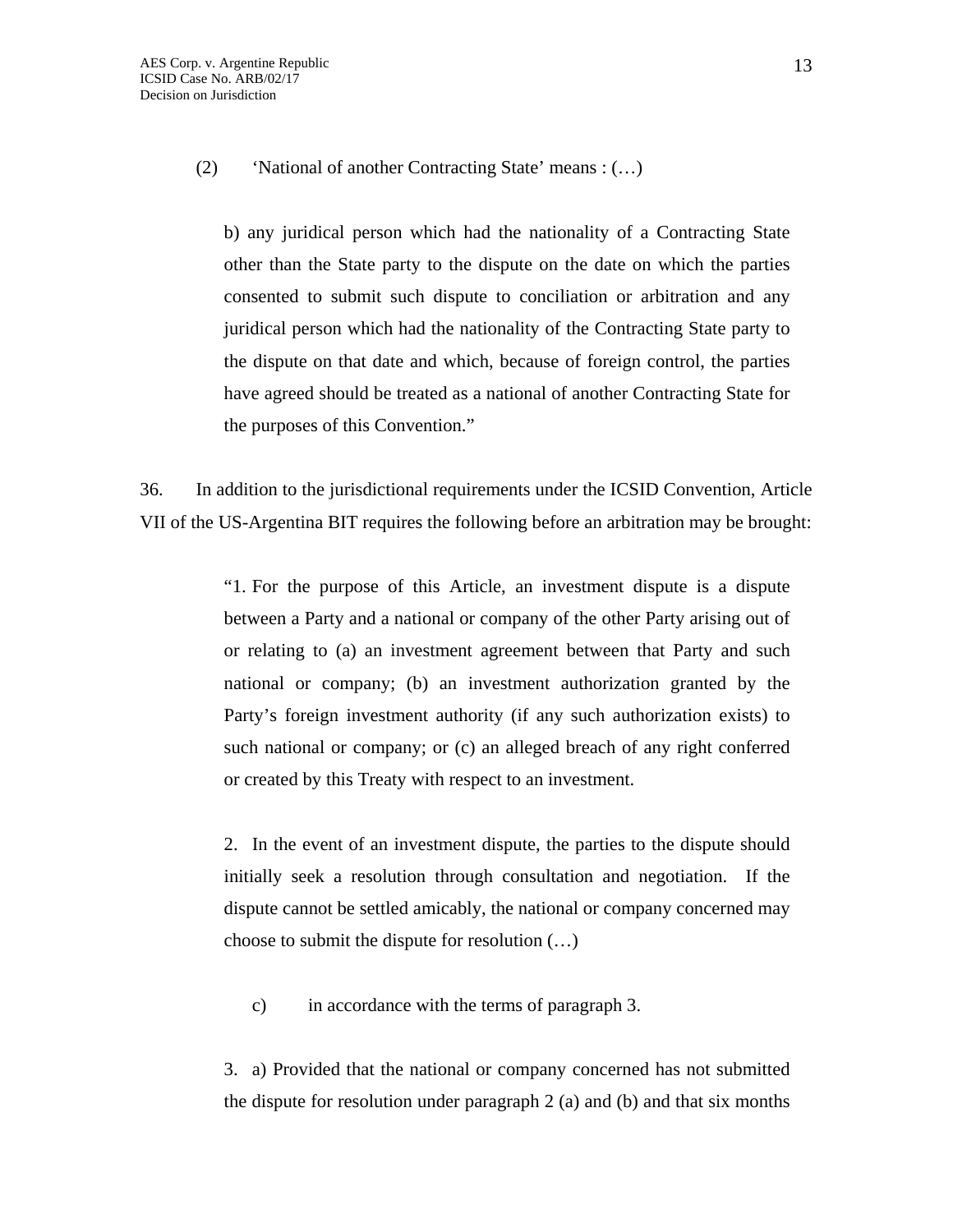have elapsed from the date on which the dispute arose, the national or company concerned may choose to consent in writing to the submission of the dispute for settlement by binding arbitration :

i.) to the International Centre for the Settlement of Investment Disputes ("Centre") established by the Convention on the Settlement of Investment Disputes between States and Nationals of other States, done at Washington, March 16, 1965 ('ICSID Convention'), provided that the Party is a party to such convention."

37. It is in the light of these provisions that the objections raised to the jurisdiction of this Tribunal by Argentina will be hereafter considered.

38. As rightly asserted by Argentina, the BIT establishes in which conditions and events Respondent consented to the ICSID jurisdiction. Article 25 of the ICSID Convention, in turn, provides the requirements for jurisdiction.<sup>17</sup>.

39. Although some of the views expressed by the parties concern aspects relating to the merits of the dispute, the Tribunal, at this stage, has only to decide on the issue of jurisdiction.

# **III. Objections to Jurisdiction.**

# **A. First objection: absence of a legal dispute.**

40. Argentina's first objection to jurisdiction is based on the purported absence of a legal dispute. This objection deals basically with the definition of what is to be understood under "legal dispute" in the sense in which it is used by Article 25 (1) of the

<span id="page-13-0"></span> $17$ 

See Argentina's Reply on Jurisdiction, April  $2<sup>nd</sup>$ , 2004, at 17, § 61.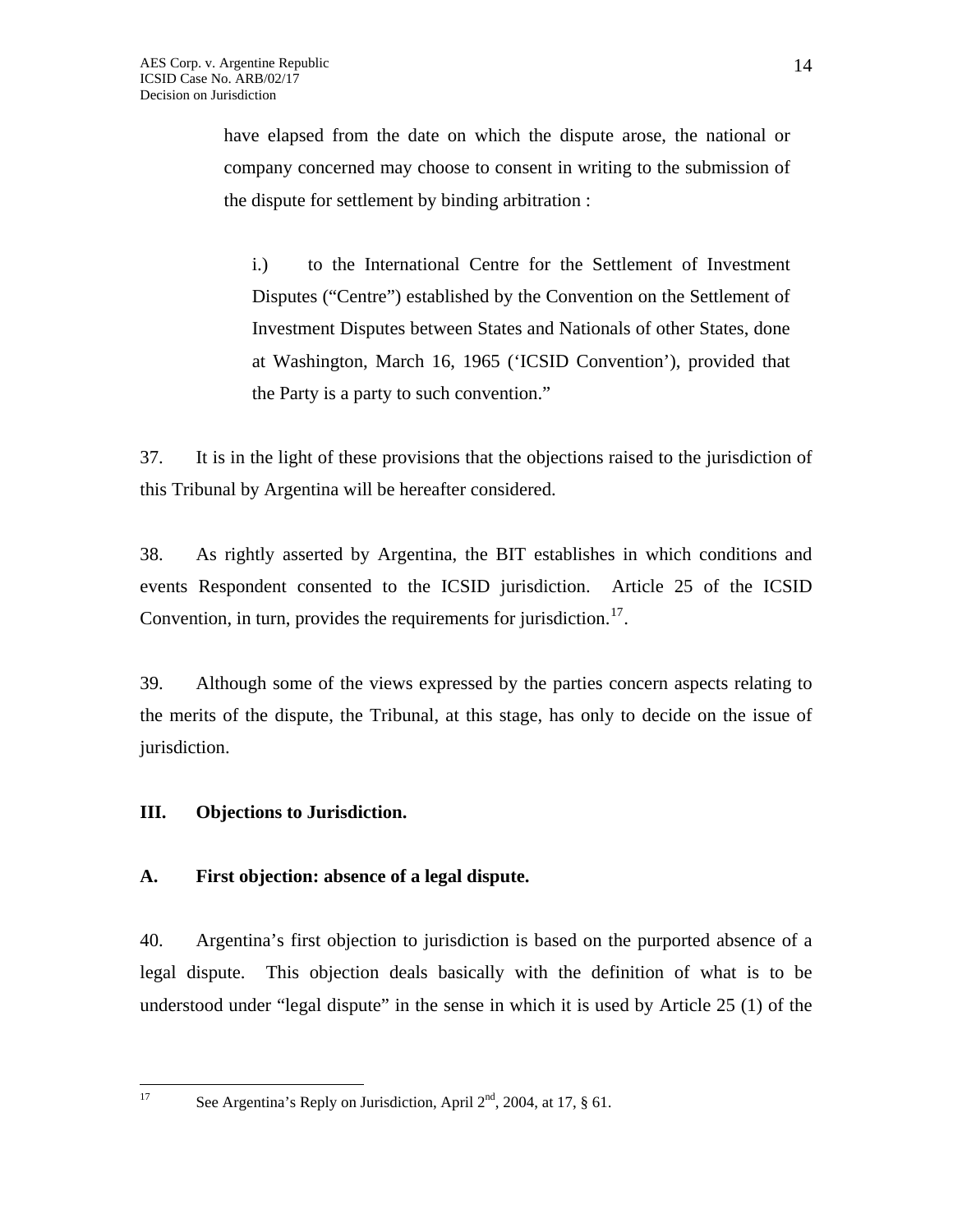ICSID Convention. This is an issue that has been abundantly considered by a number of commentators.[18](#page-14-0)

41. AES for its part answers by asserting first, that it is "the proper claimant"<sup>[19](#page-14-1)</sup> and second, that there is a legal dispute<sup>[20](#page-14-2)</sup>. From this second point of view, AES rebuffs in particular the way in which Respondent tends to interpret and use in its own argumentation the *Methanex* decision.<sup>[21](#page-14-3)</sup>

42. The Tribunal considers that only the second out of the two points made by Claimant in response to Argentina's arguments is at this stage appropriate. The issue of whether a parent company can bring claims for the losses it has suffered as a result of its investment in a host State whether or not that investment is made in or through a subsidiary, discussed by AES in its Counter-Memorial on Jurisdiction, $22$  shall be considered later in this decision, in relation with the fourth objection to jurisdiction articulated by Argentina.

43. The Tribunal wants to stress that in the present case there are, in substance, two elements to be met for a dispute to be considered as a *legal* one in conformity with the

<span id="page-14-4"></span><sup>22</sup> At 13, §§ 33-40.

<span id="page-14-0"></span> $18\,$ 18 See for instance Amerasinghe, CF, The Jurisdiction of the International Centre for the Settlement of Investment Disputes, p. 170-172; R. Kovar, La compétence du Centre International pour le règlement des différends relatifs aux investissements, in Investissements Etrangers et Arbitrage entre Etats et Personnes Privées, La Convention B.I.R.D. du 18 mars 1965 (Centre de Recherche sur le Droit des Marchés et des Investissements Internationaux de la Faculté de Droit et des Sciences Economiques de Dijon, ed. 25 (1969), p. 29; G.R. Delaume, La Convention pour le règlement des différends relatifs aux investissements entre Etats et ressortissants d'autres Etats, 93 Journal du droit international, 26, 35 (1966); Ch. Schreuer, The ICSID Convention: A Commentary, Cambridge Univ. Press, 2001, 103-106.

<span id="page-14-1"></span><sup>&</sup>lt;sup>19</sup> See AES Counter-Memorial on Jurisdiction at 13, §§ 33-40.

<span id="page-14-2"></span><sup>&</sup>lt;sup>20</sup> Ibid. at 16,  $\S$ § 41-47.

<span id="page-14-3"></span><sup>&</sup>lt;sup>21</sup> Methanex Corporation v. United States of America, NAFTA/UNCITRAL Arbitration Proceedings, Preliminary Award on Jurisdiction of August 7, 2002. Respondent's Memorial on Jurisdiction, Exhibit ALRA2.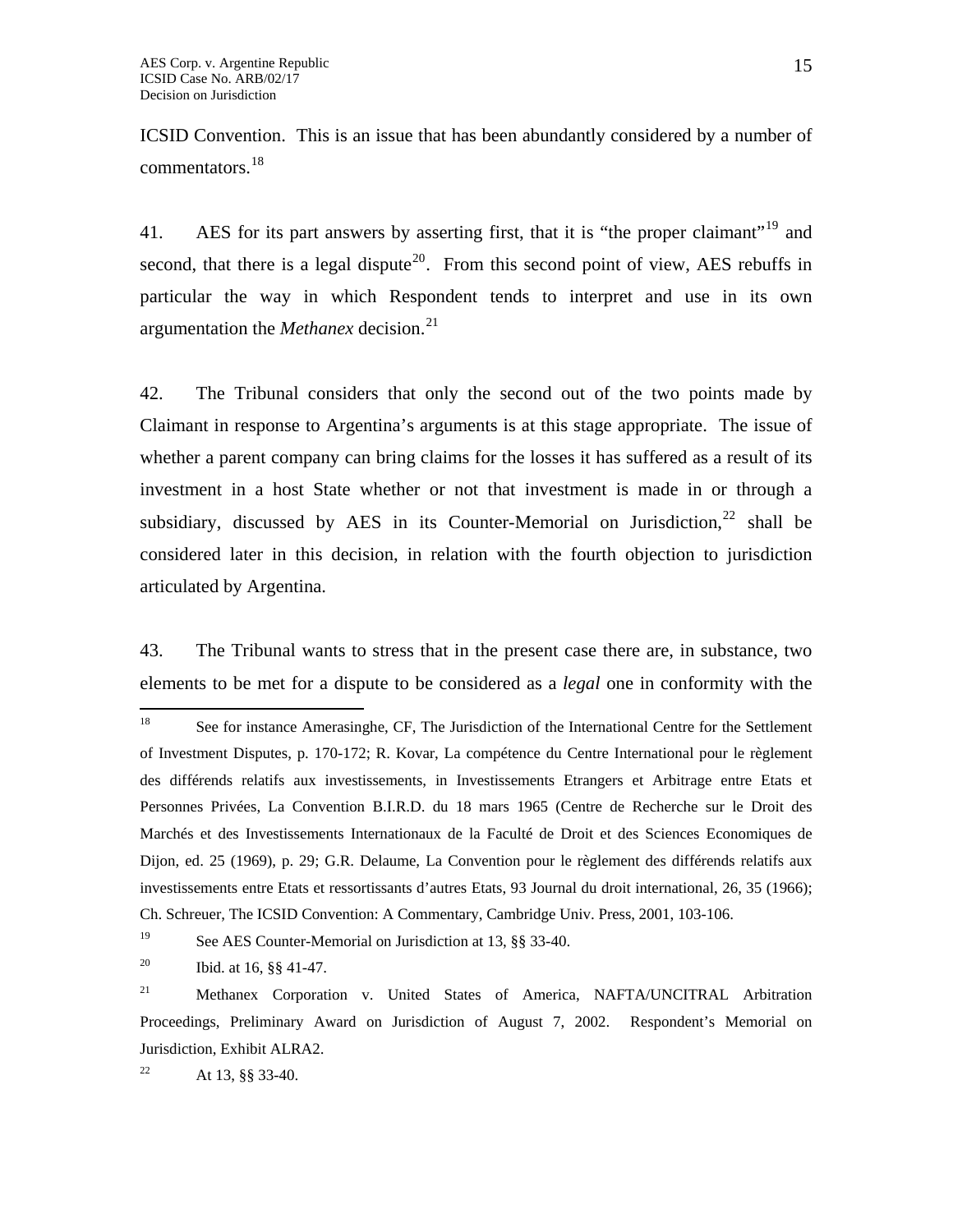requirement set forth in Article 25 (1) of the ICSID Convention. The first deals with the intrinsic definition of what is a legal dispute; the second deals with the inherent logic which presided over the creation of ICSID.

> a. In general terms, as it is also more generally the case in international law, and according to the definition recalled by the International Court of Justice in the Case concerning East Timor, a dispute in the legal sense is:

"a disagreement on a point of law or fact, a conflict of legal views or interests between parties"<sup>[23](#page-15-0)</sup>

b. Within the specific context of the ICSID Convention, as rightly commented by Professor Ch. Schreuer with regard to Article 25 (1):

"It is submitted that the disagreement between the parties must also have some practical relevance to their relationship and must not be purely theoretical. It is not the task of the Centre to clarify legal questions *in abstracto*."[24](#page-15-1)

44. The Tribunal consequently considers that the true test of jurisdiction consists in determining

- (a) whether, in its claim, AES raises some *legal* issues in relation with a concrete situation, and
- (b) if the Tribunal's determination of the answer to be given to these issues would have some practical and concrete consequences.

<span id="page-15-0"></span><sup>23</sup> 1995 ICJ Reports 89, § 99 with reference to earlier cases.

<span id="page-15-1"></span><sup>&</sup>lt;sup>24</sup> Ch. Schreuer, The ICSID Convention, op.cit. at 102,  $\S$  36.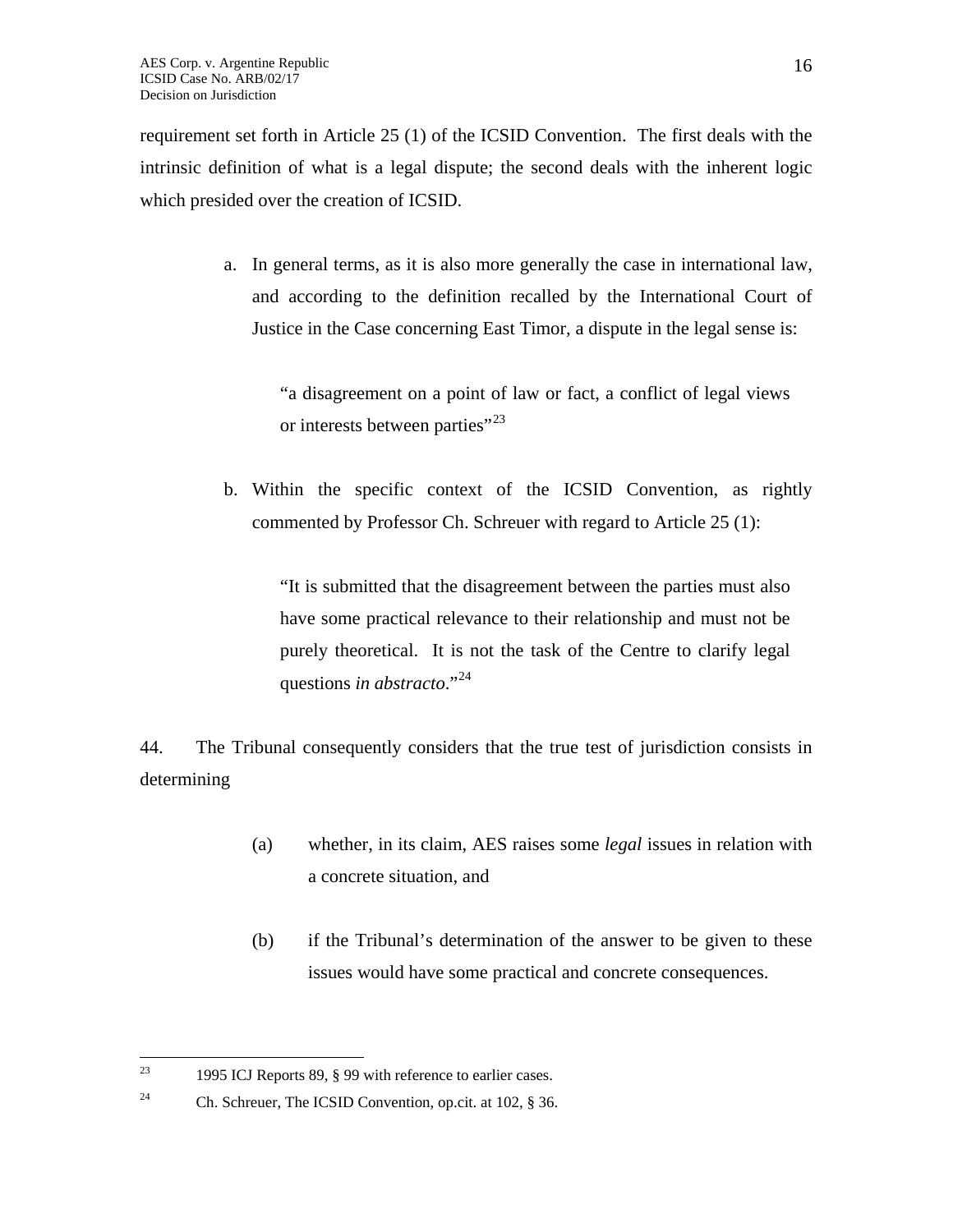<span id="page-16-0"></span> $25\overline{)}$ 

It is enough, here, to state that, considering the very features of AES' claims the Tribunal be also *prima facie* convinced that AES' interest may have not only been "merely affected" but hurt.

45. Yet, on the basis of the elements already brought by the Memorial filed by AES together with a number of supporting evidence, AES' claim seems *prima facie* a substantial one. It deals with a series of legal issues which manifest an evident disagreement among the parties.

46. AES declares to have invested 1 billion US dollars in the sector of electricity in Argentina; AES alleges to be in control of 6 generators and 3 distributors of electricity in Argentina; AES invokes the breach by Argentina of articles  $II(2)(a)$ ,  $II(2)(b)$ ,  $II(2)(c)$  and IV(1) of the Treaty binding upon Argentina and the United States of America on the protection of investments.<sup>[25](#page-16-0)</sup> It is precisely the substantial interest constituted by the importance of AES investment that the Claimant argues to have been affected by a determined Argentine legislation. AES depicts in particular some Argentine legislation including the Executive Decree  $N^{\circ}$  570/01, the National Emergency Law  $N^{\circ}$  25.561 and posterior decrees of application as being at the origin of the breach by Argentina of its international obligations. AES further provided the Tribunal with a detailed estimation of the cost of damages produced to its investment in Argentina by the enforcement of this legislation. Claimant has also articulated a documented claim for compensation.

47. All these elements are *prima facie* convincing evidence for considering that the AES' claims involve a legal dispute in the terms of Article 25 of the ICSID Convention, therefore falling within the ICSID jurisdiction.

<sup>25</sup> See The AES Corporation Memorial on the Merits, October 6, 2003, at 84, §§ 218-376.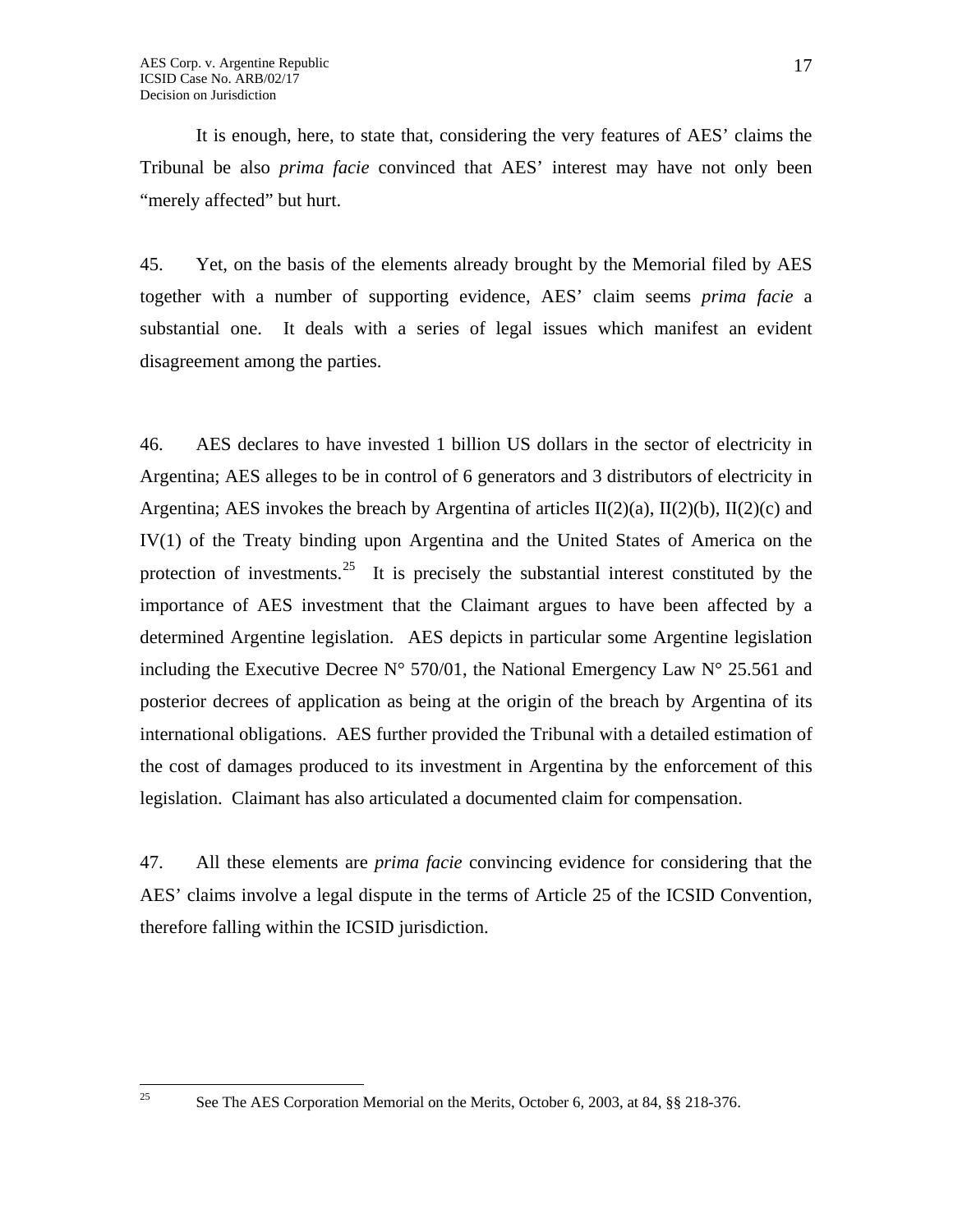# **B. Second Objection: the legal dispute does not arise directly out of an investment.**

48. Article 25 (1) of the ICSID Convention not only retains that the jurisdiction of the Centre shall extend to any legal dispute. It also says that such a legal dispute must arise "*directly* out of an investment". On the basis of this supplementary condition, a second objection to jurisdiction was raised by Argentina. This objection is that the measures alleged by AES are not specifically related to AES investments. They were measures of general bearing, which aimed at restoring the economy of the country at the national level; they did not target AES in particular.

49. According to Argentina, AES must "demonstrate a direct, proximate and immediate causation between the measure and its alleged investment."<sup>[26](#page-17-0)</sup>

50. AES response to this is that "it is sufficient that AES has made a *prima facie* showing that the measures instituted by Argentina directly affected its investments."<sup>[27](#page-17-1)</sup> In relation with this point, AES further refutes the interpretation and use made by Argentina of the *Methanex* decision.<sup>[28](#page-17-2)</sup>

51. In connection with these allegations, the Tribunal notes that the factual and legal elements at the origin of the present dispute are basically the same as those considered by other tribunals which, at the same time, share the same sources of jurisdiction (ICSID Convention and US-Argentina BIT). So was it, among others, in the *CMS,* the *Azurix* and the *ENRON* cases.

52. It is then of real interest to look at the way in which these tribunals considered the measures reputed by claimants to be at the origin of the damage directly produced on their respective investments.

<span id="page-17-0"></span> $26\overline{)}$ Argentina's Memorial on Jurisdiction, at 16, § 43.

<span id="page-17-1"></span><sup>&</sup>lt;sup>27</sup> AES' Counter-Memorial on Jurisdiction, at 18,  $\S$ § 50-53.

<span id="page-17-2"></span><sup>&</sup>lt;sup>28</sup> Ibid.,  $\S$ § 54-58.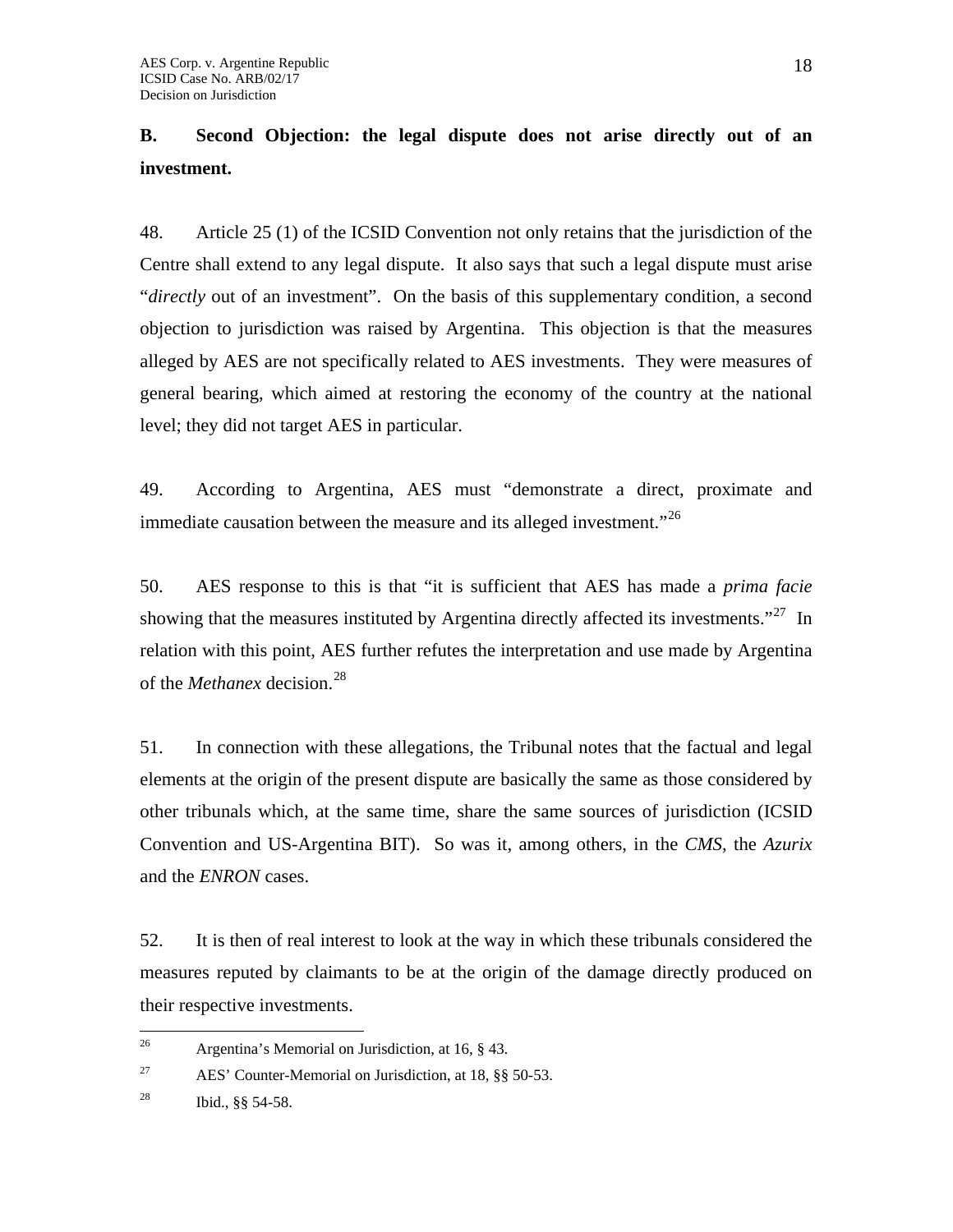53. In particular, the Argentinean legislation which brought to an end the regime of convertibility and parity of the Argentine peso with the United States dollar<sup>[29](#page-18-0)</sup> is, due to its concrete consequences on the interests of claimants invested in Argentina prior to December 2001, at the source of the respective claims filed before ICSID in the cases already mentioned above*.*

54. In the decision on jurisdiction issued by the ICSID Tribunal in the *CMS* case, in particular, the Tribunal referred to the legislation referred to above in paragraph 53 and said pertinently that it should make:

"a clear distinction between measures of a general economic nature, particularly in the context of the economic and financial emergency discussed above, and measures specifically directed to the investment's operation."<sup>[30](#page-18-1)</sup>

55. The same tribunal further observed:

"What is brought under the jurisdiction of the Centre is not the general measures in themselves but the extent to which they may violate those specific commitments<sup>"[31](#page-18-2)</sup>

56. In the present case, the situation seems *prima facie* to be the same. At this stage, the Tribunal notes that AES' claims are not broadly based on Argentina's general economic policies. Their ground is provided by the fact that the regulatory and legal framework AES relied upon in making its investments was dismantled by the Argentinean legislative measures here at stake. It is, in particular, Argentina's alleged refusal to apply a previously agreed tariff calculation and adjustment regime which is at the core of AES' claims. It is also the impact of the legislative and regulatory measures

<span id="page-18-0"></span><sup>29</sup> National Emergency Act  $N^{\circ}25.561$  in particular

<span id="page-18-1"></span><sup>30</sup> *CMS* , Decision on Jurisdiction, at § 25

<span id="page-18-2"></span> $^{31}$  Ibid. at  $\S 27$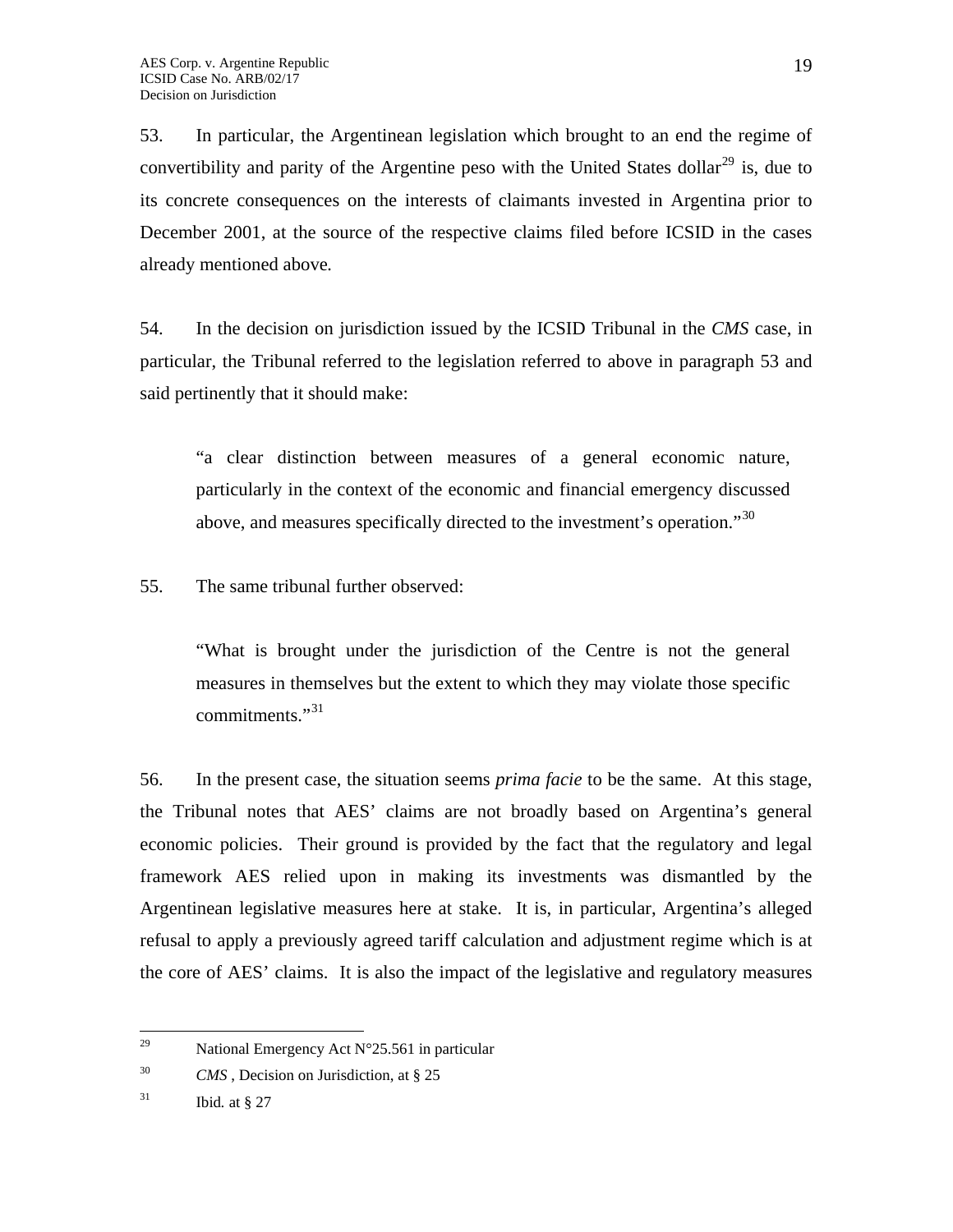taken by Argentina which is reputed by the Claimant to have breached the commitment made to it by the host State through the US-Argentina BIT.

57. This Tribunal shares consequently the views earlier expressed by the Tribunal in the *CMS* decision on jurisdiction. What is at stake in the present case, as it was in the *CMS* one, are not the measures of a general economic nature taken by Argentina in 2001 and 2002 but their specific negative impact on the investments made by AES. As a sovereign State, the Argentine Republic had a right to adopt its economic policies; but this does not mean that the foreign investors under a system of guarantee and protection could be deprived of their respective rights under the instruments providing them with these guarantees and protection. Without anticipating, at this stage, on the consideration of the issue, whether this delicate balance between the respective rights of the host State and those of the investor were respected in substance, the present Tribunal states that it has jurisdiction for considering this issue.

58. It should be further noted that reliance by Respondent on the *Methanex* case is inaccurate. As stated above, and in conformity with what has been strongly asserted from the outset by Argentina itself, one should take each agreement on its term and avoid drawing out of other treaties which are *not* applicable to this case, any conclusion neglecting the substantial difference of terminology, scope and meaning existing between these instruments.

59. Now, it is well known that *Methanex* relied on the NAFTA. In that multilateral treaty, only binding upon the United States, Canada and Mexico, the definition of "investors" and of "investments" used in Chapter 11 (Investment) is quite specific in terms and substance. This definition is all the way narrower than the definition of "investment" provided by Article VII(1) of the US-Argentina BIT. The latter states that "an investment dispute is a dispute…arising out of or relating to (a) an investment agreement between the Party and such national or company;…or (c) an alleged breach of any right conferred or created by this Treaty with respect to an investment". This definition is much larger than the one at stake in *Methanex*, since NAFTA Article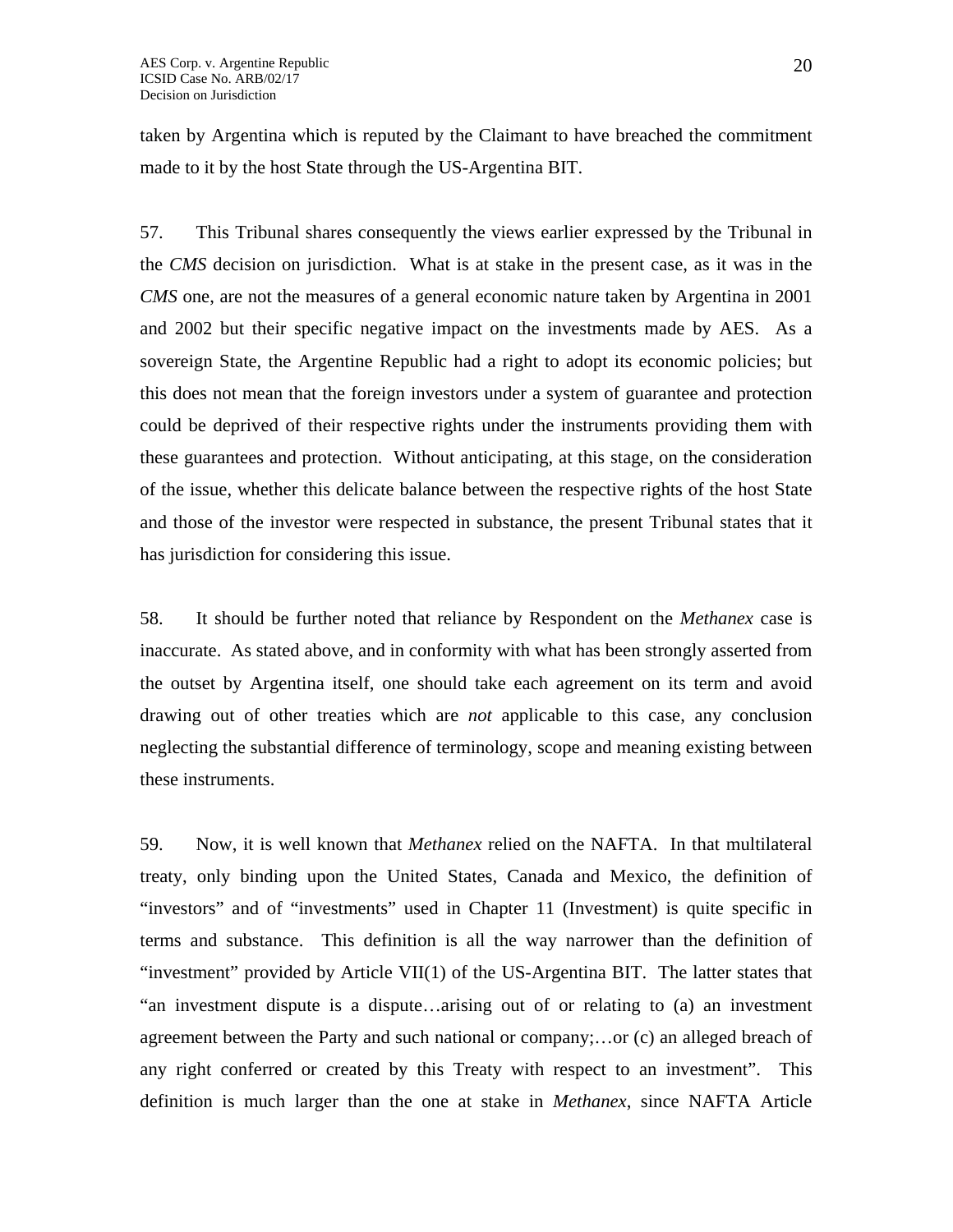1101(1) provides that Chapter 11 "applies to measures adopted or maintained by a Party to: a) investors of another Party [or] b) investments of investors of another Party in the territory of a Party." It should be stressed that the element of "directness" under NAFTA Chapter 11 deals with the way in which the measures at stake affect the investor or the investment. The measure must directly affect the investment. "Directness" in ICSID Convention (Art. 25) is something different.

60. As to the interpretation of the terms "any legal dispute arising directly out of an investment" used in Article 25 of the ICSID Convention, it is well established by commentators relying on constant practice that it should not be given a restrictive interpretation.<sup>[32](#page-20-0)</sup> Under this provision, directness has to do with the relationship between the dispute and the investment rather than between the measure and the investment.

61. As a result, in the light both of Article VII of the US-Argentina BIT and of the interpretation to be given to Article 25 (1) of the ICSID Convention this Tribunal rejects the second objection to its jurisdiction raised by Argentina.

## **C. Third objection : AES' Claim is not Ripe.**

62. Argentina contends that, due to ongoing negotiations still taking place between AES' local subsidiaries and Argentine authorities, either at the national or at the local level, AES has prematurely brought its claim before ICSID. In relation with this assertion, Respondent further argues that the damages claimed in the electricity generation companies are not quantifiable.

63. AES reacts by asserting first that "any 'negotiations' by distribution companies do not strip ICSID of jurisdiction<sup>[33](#page-20-1)</sup> and that, in fact, no real progress has been made with

<span id="page-20-0"></span> $32$ 32 See in particular Ch. Schreuer, op.cit.supra at 116, § 71, quoting *Holiday Inns v. Morocco*, ICSID Case N° ARB/72/. See also the *Amco* and *Kaiser Bauxite v. Jamaica* cases, as referred to by Ch. Schreuer at 119-120, § 76.

<span id="page-20-1"></span><sup>33</sup> AES' Counter-Memorial on Jurisdiction, at 23 §§ 60-67.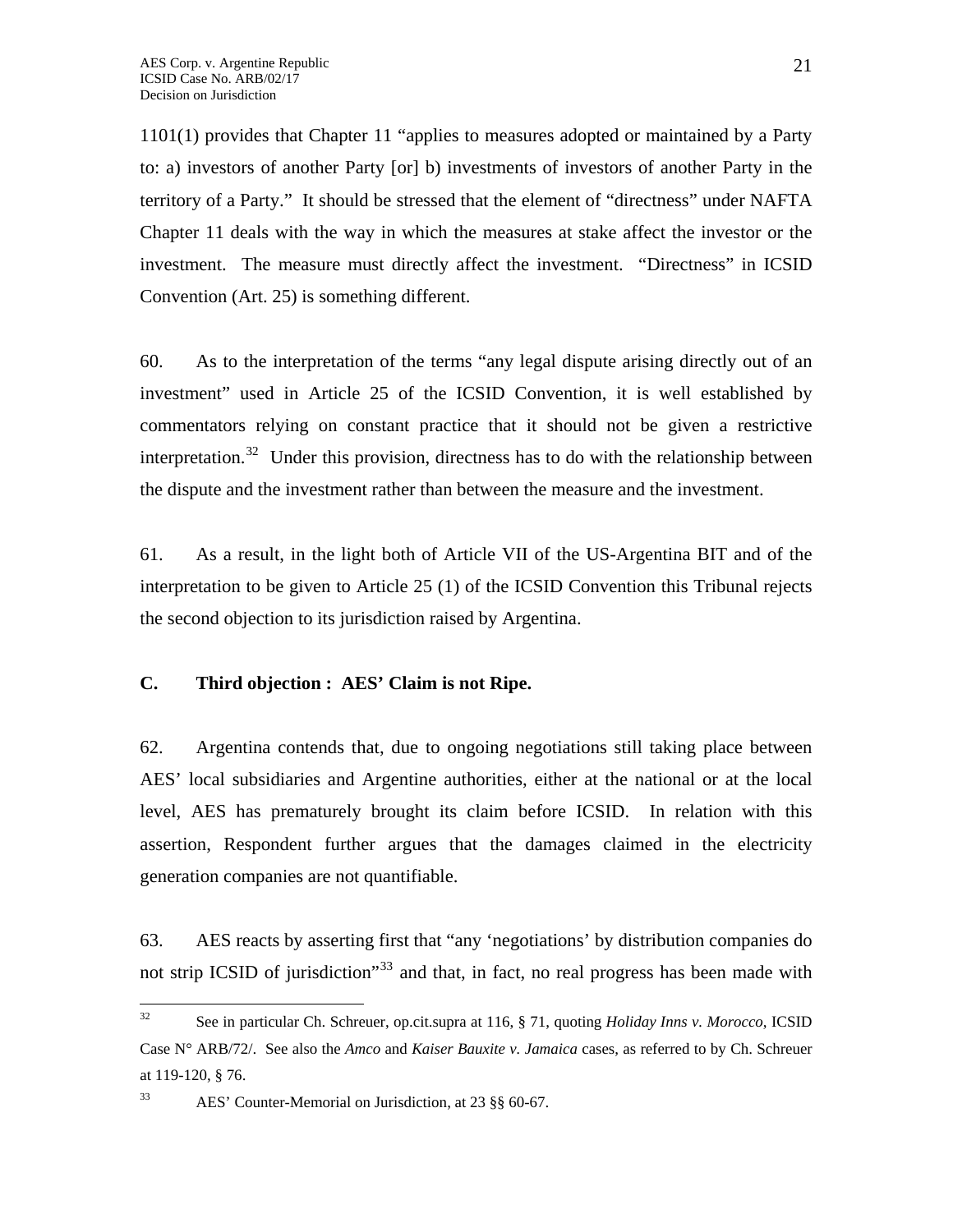the renegotiation process in Argentina (sic at the October 23-24, 2004 hearing). AES also argues that electricity generation damages are quantifiable and recoverable<sup>[34](#page-21-0)</sup>.

64. In respect to the first aspect of Argentina's objection, according to which ongoing negotiations would prevent the claim from being legitimately filed, the Tribunal recalls what it has already said with regard to the basis and scope of its jurisdiction. This basis, as insisted upon by Argentina itself in its Memorial on Jurisdiction, is predominantly defined by the specific instruments binding upon the Argentine Republic i.e. the BIT and the ICSID Convention. This does not mean that the Tribunal could not apply, as the case may be, any customary rule of international law which it would consider compatible with the pertinent provisions of these two "*leges specialia.*"

65. The Tribunal recognizes that a negotiation process, being a diplomatic or political means of settlement of disputes and not a judicial one, presents some specific features. Consequently, negotiation should not be assimilated to *judicial* remedies. Still, there is no rule relevant in this procedure, either in the ICSID Convention or in the US-Argentina BIT, which would subordinate recourse to the ICSID system of settlement to any "prior exhaustion of local negotiations."

66. In its Memorial on Jurisdiction, the Argentine Republic did not rely on any specific or general source of international law for supporting its argument. Argentina only referred to the case law of the US Supreme Court,  $35$  which, as such, is irrelevant for the present case. There is no need here for having recourse to any "general principle of law" as mentioned in Article 38 of the Statute of the International Court of Justice. It is enough to concentrate on the two treaties mentioned above, the US-Argentina BIT and the ICSID Convention.

## 67. In the US-Argentina BIT, Article VII (2) provides:

<span id="page-21-0"></span> $34$ Ibid. §§ 68-69.

<span id="page-21-1"></span> $35$  Argentina's Memorial on Jurisdiction, op.cit.supra, at § 48. Abbott Laboratories v. Gardner, 387 US 136 (1967).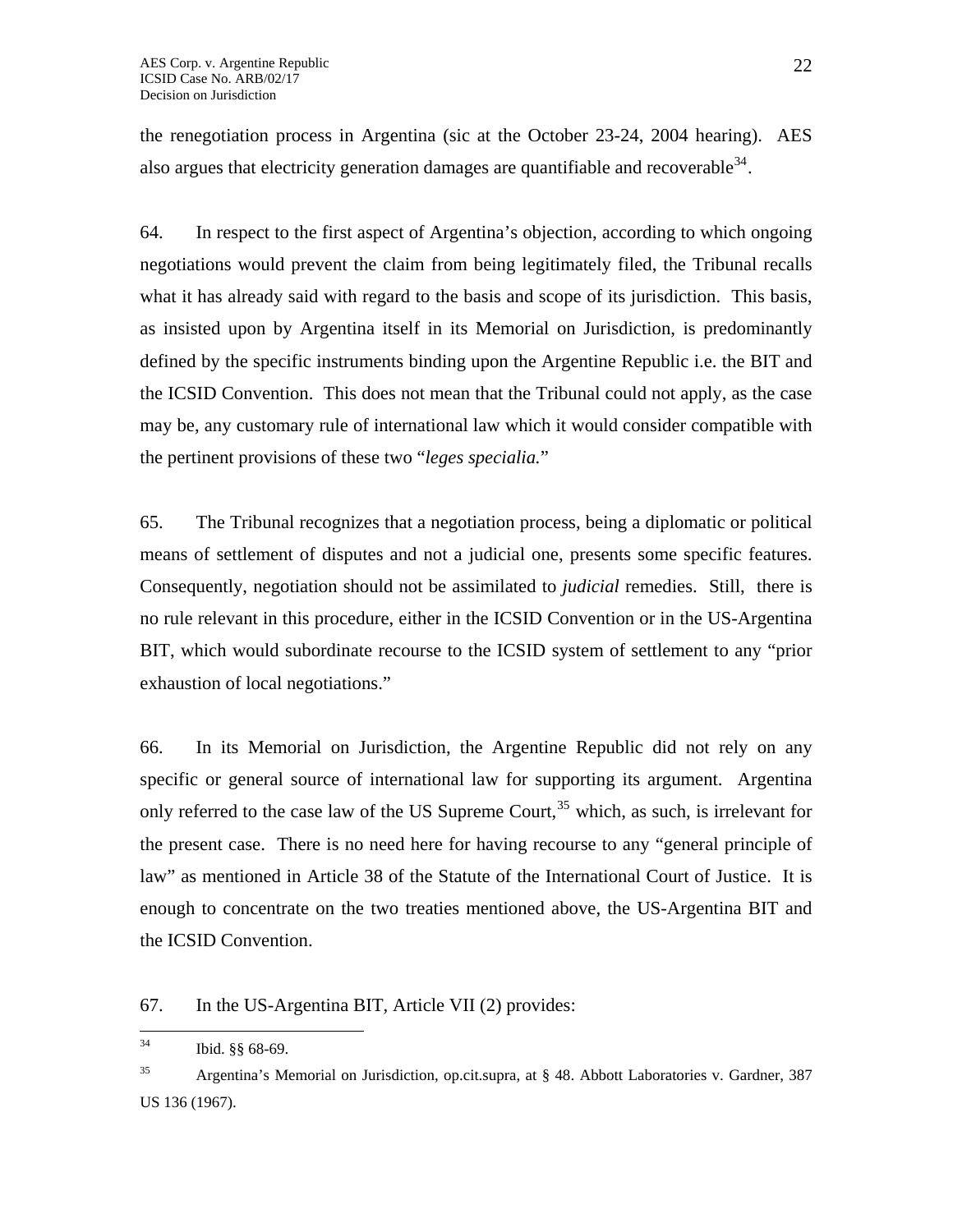"In the event of an investment dispute, the parties to the dispute should initially seek a resolution through consultation and negotiation. If the dispute cannot be settled amicably, the national or company concerned may choose to submit the dispute for resolution (…).

68. In the present case, the Tribunal notes that it is only following the established fact that the parties had been unable to resolve the dispute within six month that AES filed its Request for Arbitration with ICSID; and it did so pursuant to Article VII(3) of the US-Argentina BIT. $36$ 

69. As for Article 25 of the ICSID Convention, the Tribunal reiterates that there is no rule according to which a "legal dispute" should only be brought to ICSID subject to prior exhaustion of local remedies, including negotiations between the investor and the authorities of the host State. On the contrary, the ICSID system has been established on the basis of a reversed rule of exhaustion of local remedies. Under Article 26 of the Convention, for entering into play, exhaustion of local remedies shall be expressly required as a condition of the consent of one party to arbitration under the Convention. Absent this requirement, exhaustion of local remedies cannot be a precondition for an ICSID Tribunal to have jurisdiction. What is only needed is that the claimant prima facie demonstrates that there is a "legal dispute arising directly out of an investment between a Contracting State (…) and a national of another Contracting State" and that both disputing parties have consented in writing to dispute settlement through ICSID arbitration. The conditions set forth in Article 25 of the ICSID Convention are cumulative but do not give room for further conditions.

70. International practice confirms the interpretation given above. Without even considering here the numerous decisions that rejected recourse to local judicial remedies as a condition for jurisdiction, no ICSID Tribunal so far has subordinated its jurisdiction

<span id="page-22-0"></span>36

See Request for Arbitration dated November 5, 2002.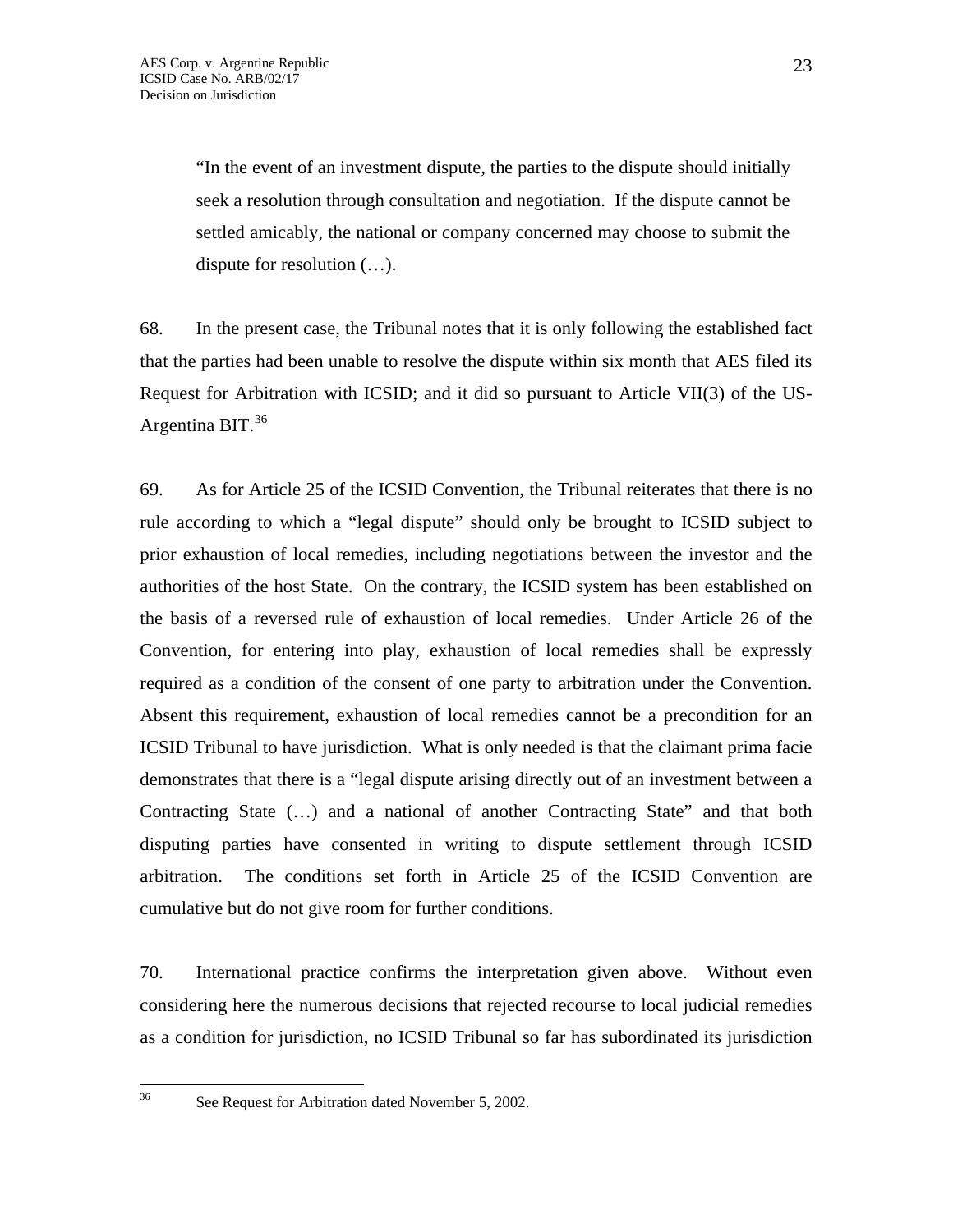to the demonstration of prior ending of negotiations between the parties to the dispute. On the contrary, confronted with a very similar argument by Argentina, the Tribunal in *CMS* declared that:

"… it is not for the Tribunal to rule on the perspectives of the negotiation process or on what TGN might do in respect of its shareholders, as these are matters between Argentina and TGN or between TGN and its shareholders."[37](#page-23-0)

71. In the present case, equally, negotiations are reputed to go on in particular between two distributors, EDELAP and EDEN on the one side, the Argentinean authorities, respectively at the federal and at the local level, on the other side. But, even if the taking into account of such negotiations were relevant, it is impossible for this Tribunal to assess whether there is any reasonable prospect for any settlement to be reached at one stage or the other throughout negotiations.

72. With respect to the second aspect of the objection raised by Respondent, which consists in saying that the damages claimed by AES in relation with electricity generation are not quantifiable, the Tribunal recalls that AES has provided the Tribunal on December 2003 with an expert report on damages. This document sets out in detail the quantification of AES' claim as it relates to electricity generation.<sup>[38](#page-23-1)</sup>

73. Furthermore, as rightly stated by the *Azurix* tribunal:

"the question before the Tribunal at this stage is whether it has jurisdiction; whether the Claimant can prove loss is a matter to be considered as part of the merits."<sup>[39](#page-23-2)</sup>

 $\overline{a}$ 

<span id="page-23-0"></span><sup>37</sup> *CMS*, Decision on Jurisdiction at § 86.

<span id="page-23-1"></span><sup>&</sup>lt;sup>38</sup> See AES' Counter-Memorial on Jurisdiction at  $\S$  67, referring to LECG Report at 91-92

<span id="page-23-2"></span><sup>39</sup> *Azurix* Decision on Jurisdiction, at § 101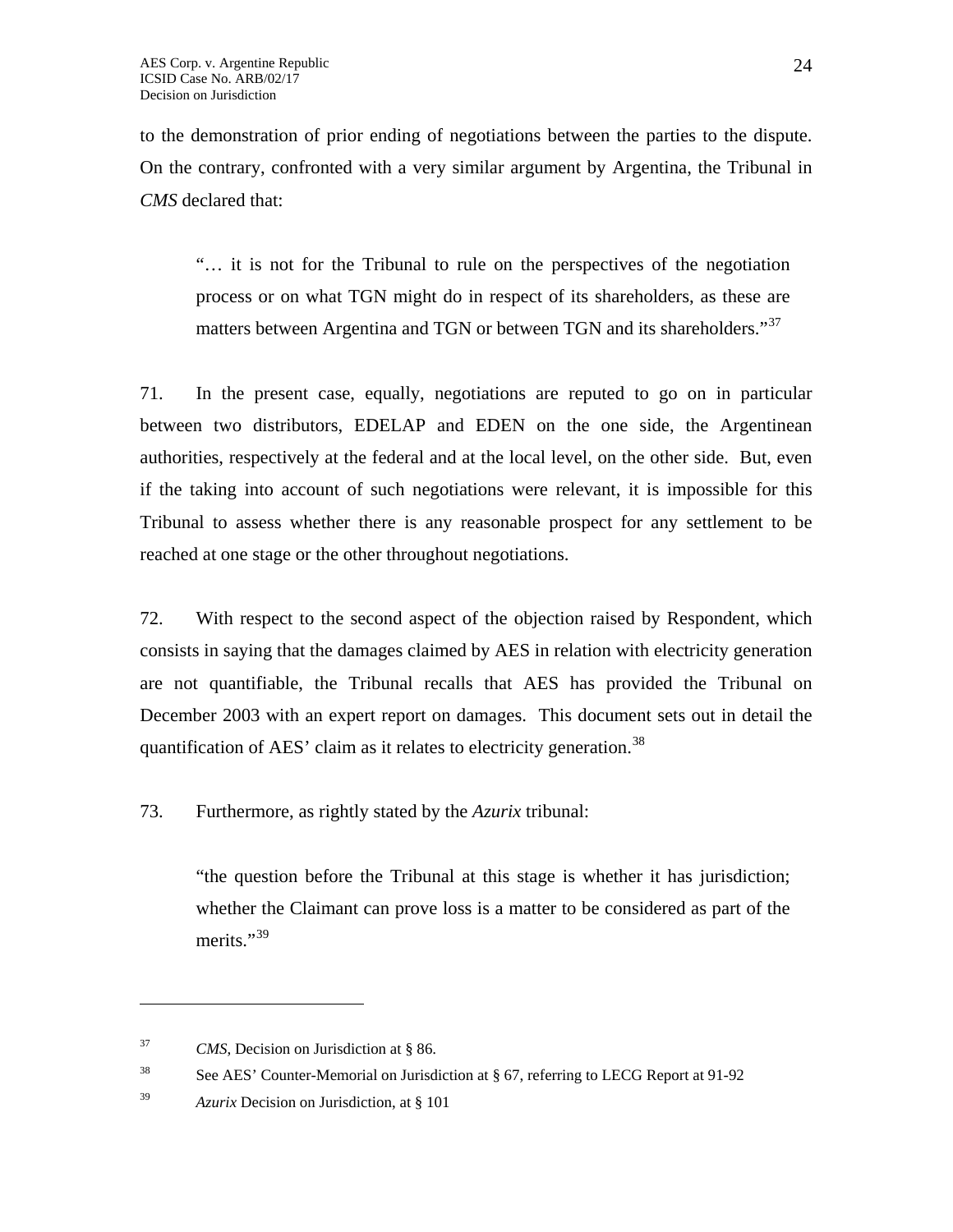74. This Tribunal shares this view and finds accordingly no ground for accepting the third objection raised by Argentina to its jurisdiction.

## **D. Fourth Objection: AES is not the investor.**

75. The Argentine Republic argues that AES has failed to prove its status as an investor for the purposes of the US-Argentina BIT. According to Argentina:

"a) in view that the BIT with USA includes no specific provision on the applicable law, pursuant to article 42 of the ICSID Convention the law of the State that is a party to the dispute should apply, including its international private law rules and those international law rules that may be applicable, b) therefore, the determination of the rules applicable to the nationality of the parties under the BIT with USA shall be judged by the Argentine international private law, c) consequently, AES should have proven its lawful creation. This is so pursuant to Argentine international private law."<sup>[40](#page-24-0)</sup>

76. AES answers by saying that it has efficiently proven to be a US corporate citizen<sup>[41](#page-24-1)</sup> as well as it has demonstrated that it owns and controls the AES' entities by providing the Tribunal with sworn witness statements by top managers from AES and its subsidiaries. $42$ 

77. For the Tribunal, the Respondent's position does not start from the right assumption as to the law applicable to the determination of the nationality of the private investor. *First*, as rightly contended by Claimant, the clear terms of the US-Argentina BIT, which define a company, should be taken into account. Pursuant to Article I(1)(b) of this treaty:

<span id="page-24-0"></span> $40^{\circ}$ <sup>40</sup> See the Argentine Republic Reply on Jurisdiction  $\S 88$ <sup>41</sup>

AES' Counter-Memorial on Jurisdiction, §§ 71-76

<span id="page-24-2"></span><span id="page-24-1"></span> $42$  Ibid.  $\S$ § 77-80.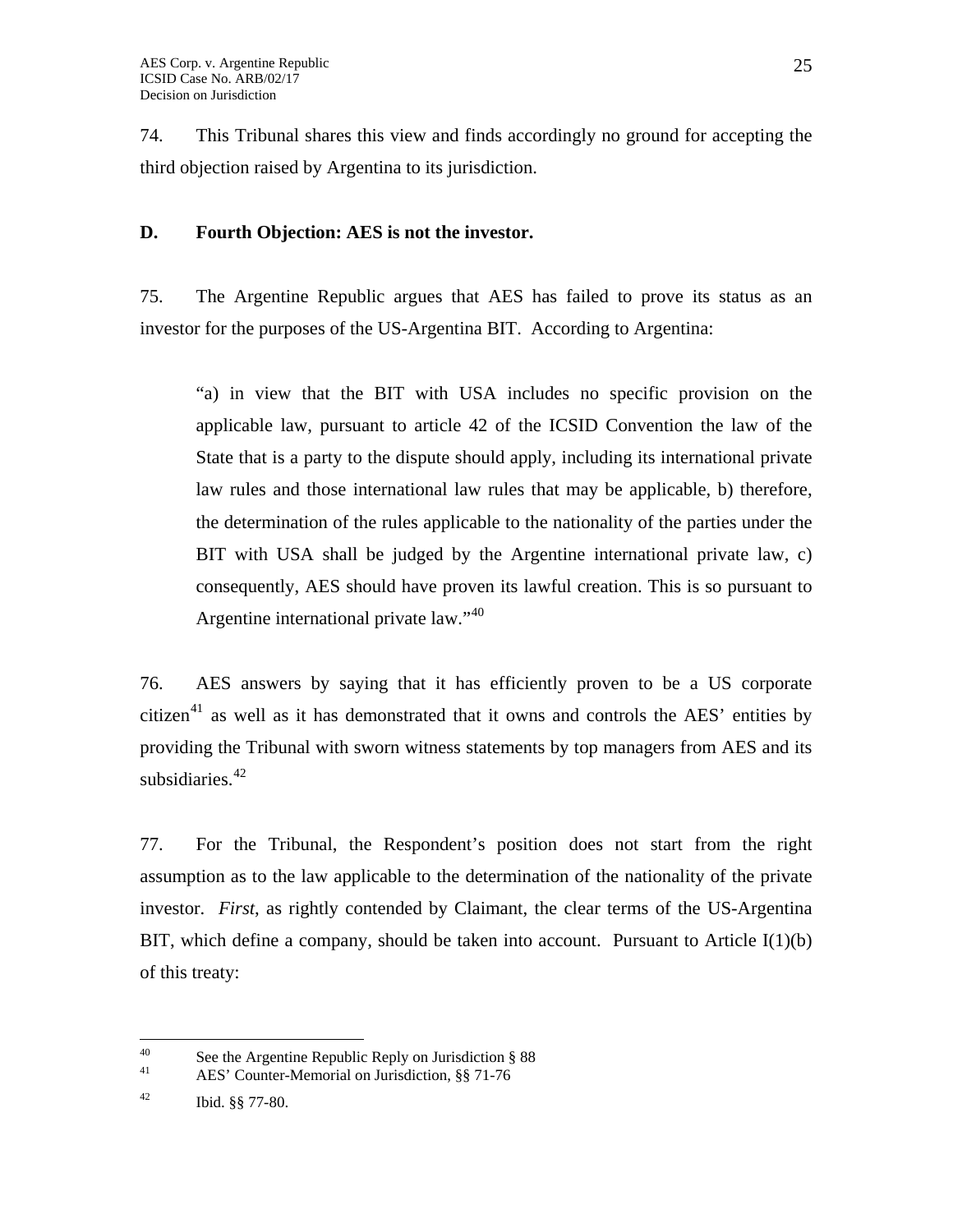"Company' of a Party means any kind of corporation, company, association, state enterprise, or other organization, legally constituted under the laws and regulations of a Party or political subdivision thereof whether or not organized for pecuniary gain, and whether privately or governmentally owned."

78. *Second*, Argentina wrongly considers that Article 42 of the ICSID Convention is applicable to this issue of nationality. This is not correct. As rightly pointed out by Professor Ch. Schreuer:

"[An] issue that is not governed by the rule of Art. 42 is the nationality of the investor. The nationality of a natural person is determined primarily by the law of the State whose nationality is claimed (…). The nationality of a juridical person is determined by the criteria of incorporation or seat of the company in question subject to pertinent agreements, treaties and legislation."<sup>[43](#page-25-0)</sup>

79. The same author indicates also that:

"During the Convention's preparatory work, it was generally acknowledged that nationality would be determined by reference to the law of the State whose nationality is claimed subject, where appropriate, to the applicable rules of international law (History, Vol. II, pp. 67, 286, 321, [44](#page-25-1)8, 580, 705, 839)."<sup>44</sup>

80. In the present case, the Tribunal is satisfied that AES, already at the stage of its Request for Arbitration, has indicated, and convincingly proved, to be incorporated in the State of Delaware with headquarters in Arlington, Virginia (USA). This was in particular evidenced by the production of a certificate signed by Mr. Leith Mann, AES' Assistant Secretary, attaching a true copy of AES' Certificate of Incorporation authenticated by Delaware's Secretary of State, in conformity with Delaware legislation. Mr. Mann also

<span id="page-25-1"></span>44 Ibid. at 267, § 430.

<span id="page-25-0"></span><sup>43</sup> Ch. Schreuer, The ICSID Convention: A Commentary, p.cit.supra, at  $554-555$ ,  $\S$  5.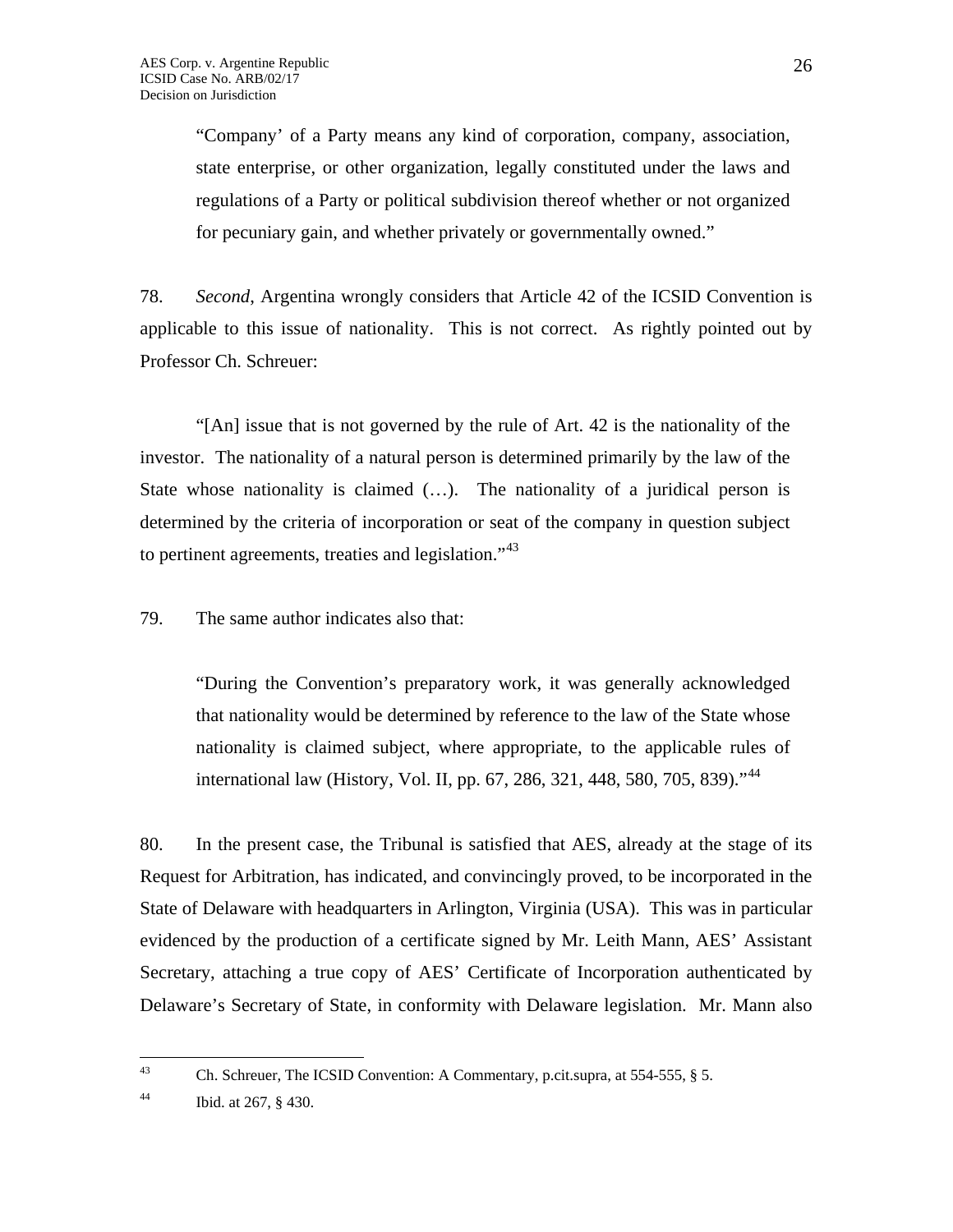confirmed that at the time the Request for Arbitration was submitted the Certificate had not subsequently been modified and remained in force.<sup>[45](#page-26-0)</sup>.

81. Still under the same fourth objection, Argentina contends that AES has not "proven to have acquired the shares that allegedly give it a majority interest in the [operation] companies" because the evidence "appear[s] exclusively on information issued by claimant" rather than being "proven in a certifying way". Respondent further stated that:

"Ownership of or control over national are merely claimed and appear exclusively on information issued by claimant. For the purpose of determining the jurisdiction, AES should have proven in a certifying way the above mentioned requirements."<sup>[46](#page-26-1)</sup>

82. The Tribunal takes note of the fact that the Argentine Republic does not really seem to substantially challenge that AES actually became the majority shareholder of the operating companies. Neither does Argentina raise some doubts as to the true ownership or control by AES of the companies concerned. Argentina's argument remains basically of a formal or procedural nature. What is questioned by Respondent is "the probative value" of the material submitted by Claimant for evidencing its control as a majority shareholder of the said companies. $47$  This material consists of a sworn witness statement by Mr. Robert Venerus (Vice-President, AES Business Development Group) together with other witness statements by other managers in particular of EDELAP, EDEN and EDES, or AES Andes Generation Assets.<sup>[48](#page-26-3)</sup> These witness statements refer to corporate charts showing in detail the ownership structure of each of the AES' operating companies.<sup>[49](#page-26-4)</sup> In addition, AES provides a summary of the percentage it owns in each of

<span id="page-26-0"></span><sup>45</sup> 45 AES' Request for Arbitration at § 2 and Exhibit B

<span id="page-26-1"></span><sup>46</sup> Argentina's Reply on Jurisdiction, at 22-23, § 90

<span id="page-26-2"></span><sup>&</sup>lt;sup>47</sup> Argentina's Reply on Jurisdiction, at  $\S$  94

<span id="page-26-3"></span><sup>&</sup>lt;sup>48</sup> See AES' Counter-Memorial on Jurisdiction, at 30, § 78-80

<span id="page-26-4"></span><sup>49</sup> See witness statements of Messrs. Banderet, Pujals, Giorgio, Dutrey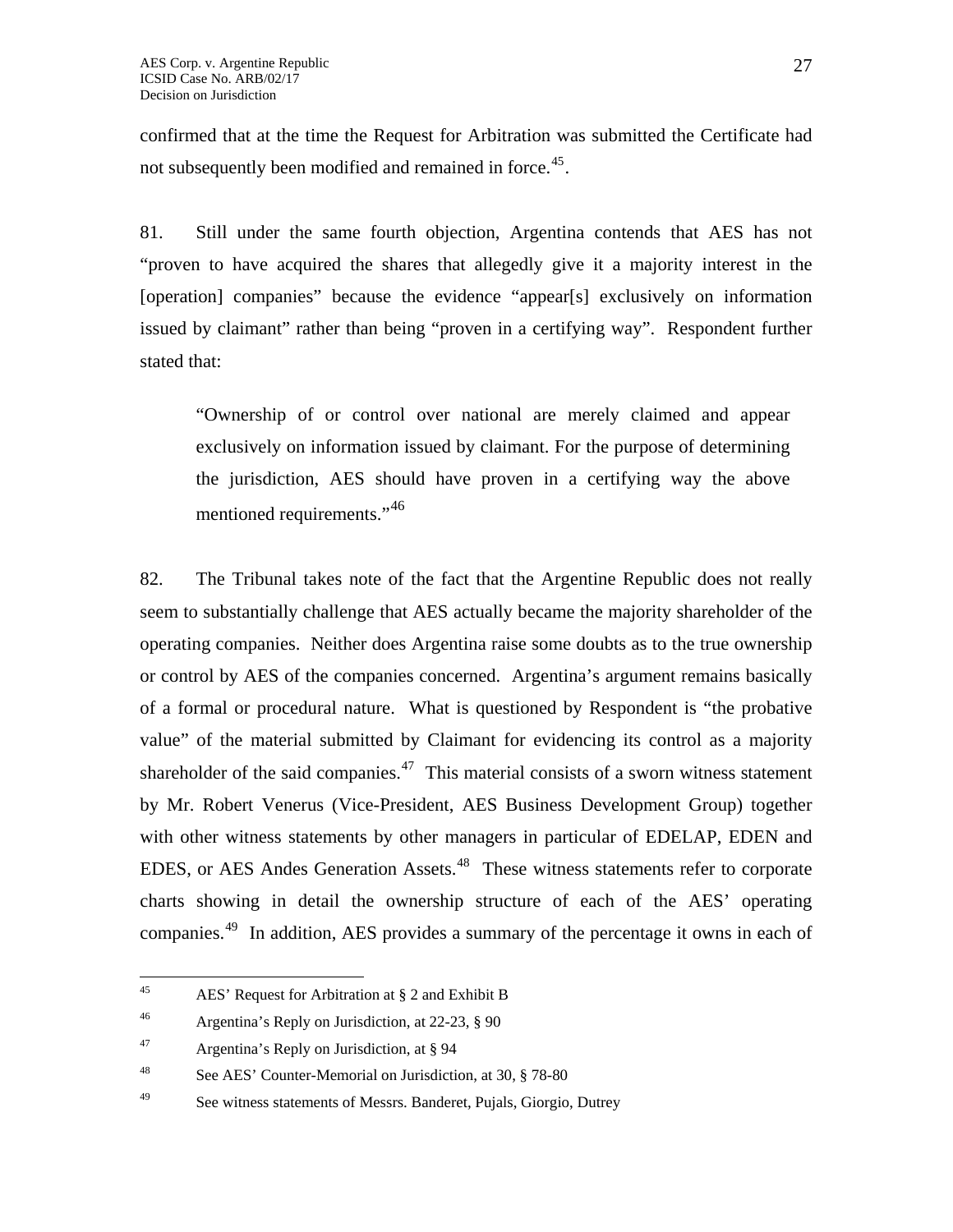the subsidiaries.<sup>[50](#page-27-0)</sup> In its Rejoinder on Jurisdiction, AES recognized that there had been a minor miscalculation in percentage ownership and further filed an erratum, which substantially did not alter the fact that AES is the majority shareholder in each and every one of the companies concerned.<sup>[51](#page-27-1)</sup>

83. It is consequently for the Tribunal to appreciate whether it is satisfied at this stage that the material and information provided by AES is accurate for evidencing its ownership and control of all the companies concerned. In this respect, the Tribunal notes that production of expert and witnesses reports is common practice in international arbitration. In consideration of this practice, the Tribunal itself, at its first session, had specifically requested that Claimant file such documentary evidence.<sup>[52](#page-27-2)</sup> This is in conformity with Arbitration Rule 34, which states that the Tribunal shall be the judge of the "admissibility of any evidence adduced and of its probative value."<sup>[53](#page-27-3)</sup>

84. Without excluding the possibility of requiring Claimant, later in the course of proceedings, to produce further evidence of ownership and control of its subsidiaries in Argentina, pursuant to Rule 34 mentioned above as well as to Article 1 of the Protocol of the US-Argentina BIT, the Tribunal considers that it was so far sufficiently informed and has no reason to consider in essence the kind of material produced by AES in this respect to be inaccurate.

85. As a further related issue, the Tribunal wants to raise briefly the question of the actual protection of shareholders and that of their *jus standi* before an ICSID Tribunal.

86. Without any need to look at the actual evolution of general international law on this matter, which, as such, was convincingly analyzed by the Tribunal in *CMS,[54](#page-27-4)* it

<span id="page-27-0"></span><sup>50</sup> AES' Memorial on the Merits, Exhibit 52

<span id="page-27-1"></span><sup>51</sup> AES' Rejoinder on Jurisdiction of, April 26, 2004 at § 55

<span id="page-27-2"></span> $52$  Summary Minutes of the First Session of the Tribunal, Washington D.C, July 8, 2003

<span id="page-27-3"></span><sup>53</sup> See ICSID Basic Documents, ICSID/15, January 1985 at 77.

<span id="page-27-4"></span><sup>54</sup> See *CMS* Decision on jurisdiction, at §§ 43-48, 49-56, 57-65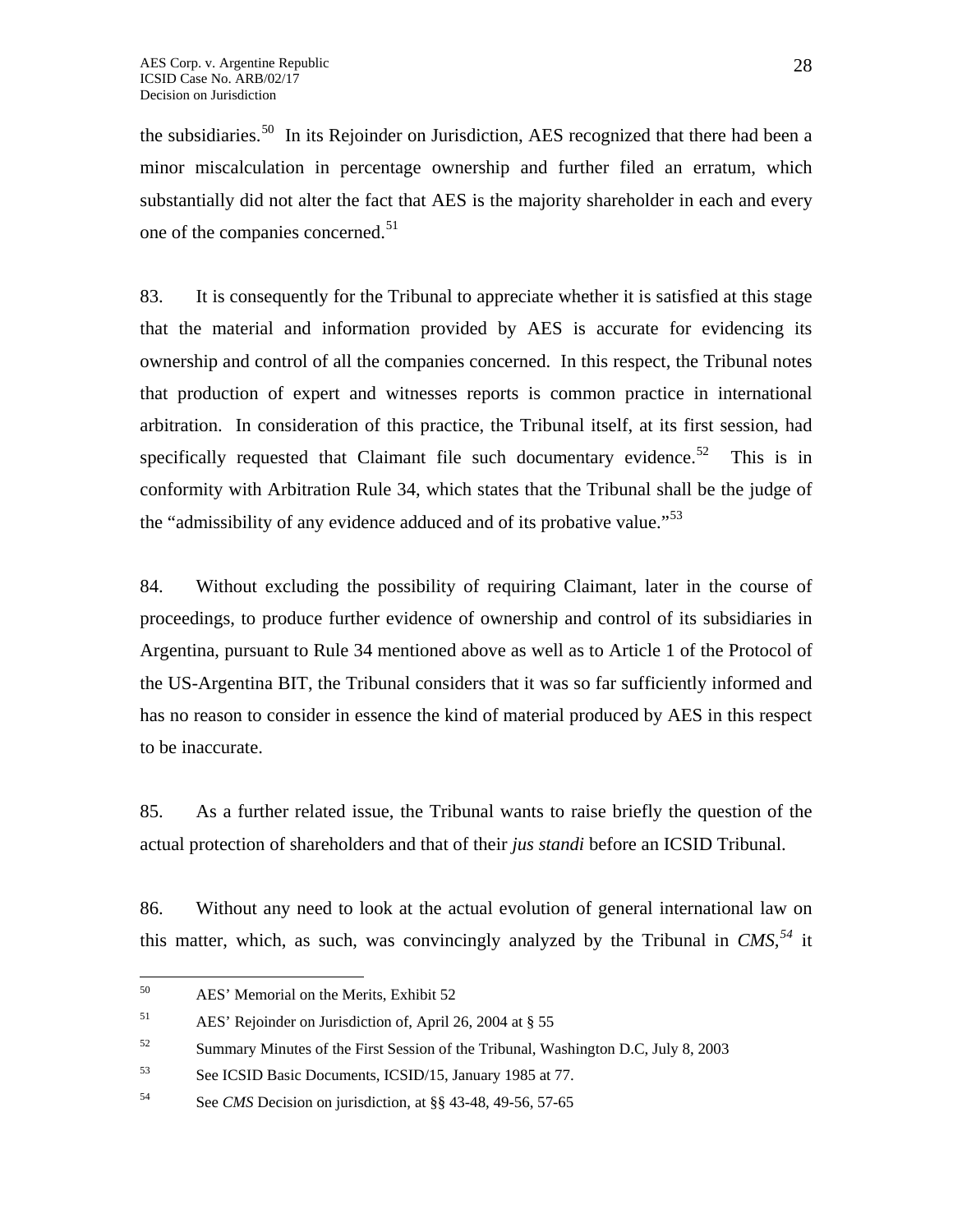suffice here to recall that the very terms in which the US-Argentina BIT defines an "investment" provide a solid ground for recognizing AES' legal interest as a claimant for alleged losses suffered as a result of its investment in Argentina.

87. As stated in Article  $I(1)(a)$  of the BIT, a claim may be filed in relation to an "investment" as it consists in:

"…every kind of investment in the territory of one Party owned or controlled directly or indirectly by nationals or companies of the other Party…"

88. This definition is a very wide one and it makes no doubt that AES' economic involvement in the concerned companies generating and distributing electricity in Argentina falls under the definition provided by this provision of the BIT. This involvement equally satisfies the requirements for recognizing an international investment. They realize contribution in capital over a reasonably lengthy period of time for the economic development of the host State, an operation AES has accepted to share the inherent risks which it presents.

89. The Tribunal meets the views expressed on the same basis by other ICSID tribunals dealing with the same BIT; in particular tribunals' decisions on jurisdiction, respectively, in the *Lanco*<sup>[55](#page-28-0)</sup>, the *CMS*<sup>[56](#page-28-1)</sup> and the *Azurix* cases<sup>[57](#page-28-2)</sup>. AES' *jus standi* in the present case is not subject to doubt, not only, as seen earlier, because AES has a legal dispute with the Argentine Republic but also because AES is the proper claimant.

<span id="page-28-0"></span><sup>55</sup> Lanco International, Inc.v. Argentine Republic, ICSID Case N° ARB/97/6, Preliminary Decision Jurisdiction of the Arbitral Tribunal, December 18, 1998, printed at 40 I.L.M. 457 at §10 (2001)

<span id="page-28-1"></span><sup>56</sup> *CMS* Decision on Jurisdiction at § 68

<span id="page-28-2"></span><sup>57</sup> *Azurix* Decision on Jurisdiction at § 74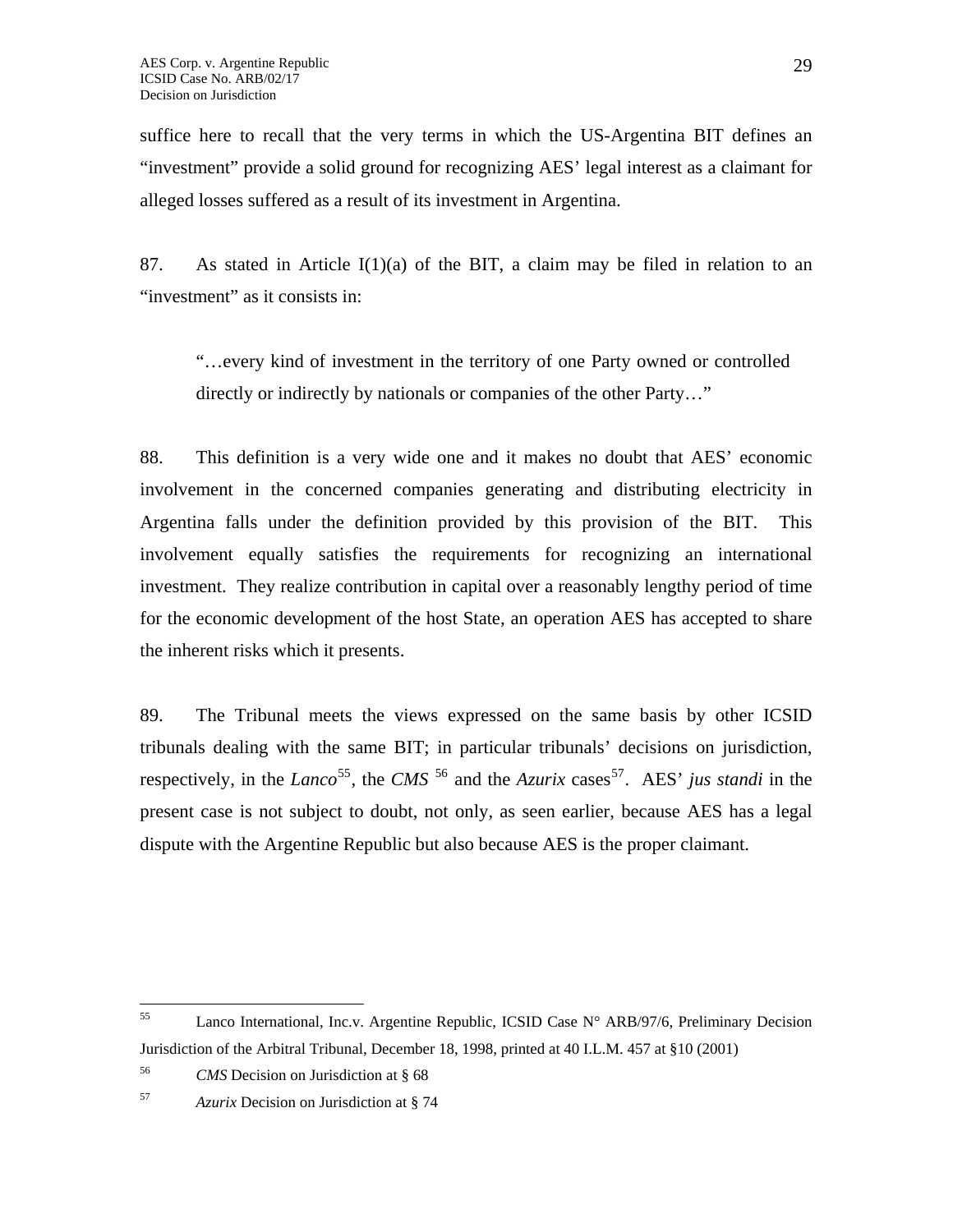## **E. Fifth Objection: Forum Selection Clause Precludes ICSID Arbitration**

90. According to Argentina, the "Argentine Companies AES claims to control have executed national forum selection clauses, with express waiver of all other authority and jurisdiction. That circumstance prevents this arbitration from proceeding."<sup>[58](#page-29-0)</sup>

91. Claimant first observes that Argentina makes reference only to the concession contracts and related documents pertaining to some entities (EDES, EDELAP, Alicurá and Hidroeléctrica San Juan) but to none of the other AES Entities.<sup>[59](#page-29-1)</sup> AES also relies on the case law of recent ICSID tribunals which rejected the same argument in several other ICSID arbitrations in which Argentina is the respondent as well as in some other cases involving other countries<sup>[60](#page-29-2)</sup>. AES contends that, as a national of the US, it is entitled to have Argentina's breach of international law determined by this Tribunal, as is expressly contemplated by the US-Argentina BIT.<sup>[61](#page-29-3)</sup>

92. As a matter of fact, Argentina's argumentation is inaccurate inasmuch as it establishes confusion between two distinct legal orders: the international and the national one. What is at stake is an alleged breach of Argentina's obligations in international law as set out in the US-Argentina BIT, of which AES, as a national company of the United States, may seek immediate reparation through the special ICSID system of settlement of disputes; this is in exception to the classical and ordinary means provided under general international law by the display of diplomatic protection exercise by the national State of the company alleging to have suffered damage.

93. As for them, the Entities concerned have consented to a forum selection clause electing Administrative Argentine law and exclusive jurisdiction of Argentine administrative tribunals in the concession contracts and related documents. But this

<span id="page-29-0"></span><sup>58</sup> Argentina' Memorial on Jurisdiction at § 65

<span id="page-29-1"></span><sup>59</sup> AES' Counter-Memorial on Jurisdiction at § 82

<span id="page-29-2"></span><sup>60</sup> Ibid. § 83ff

<span id="page-29-3"></span> $61$  Ibid. at § 90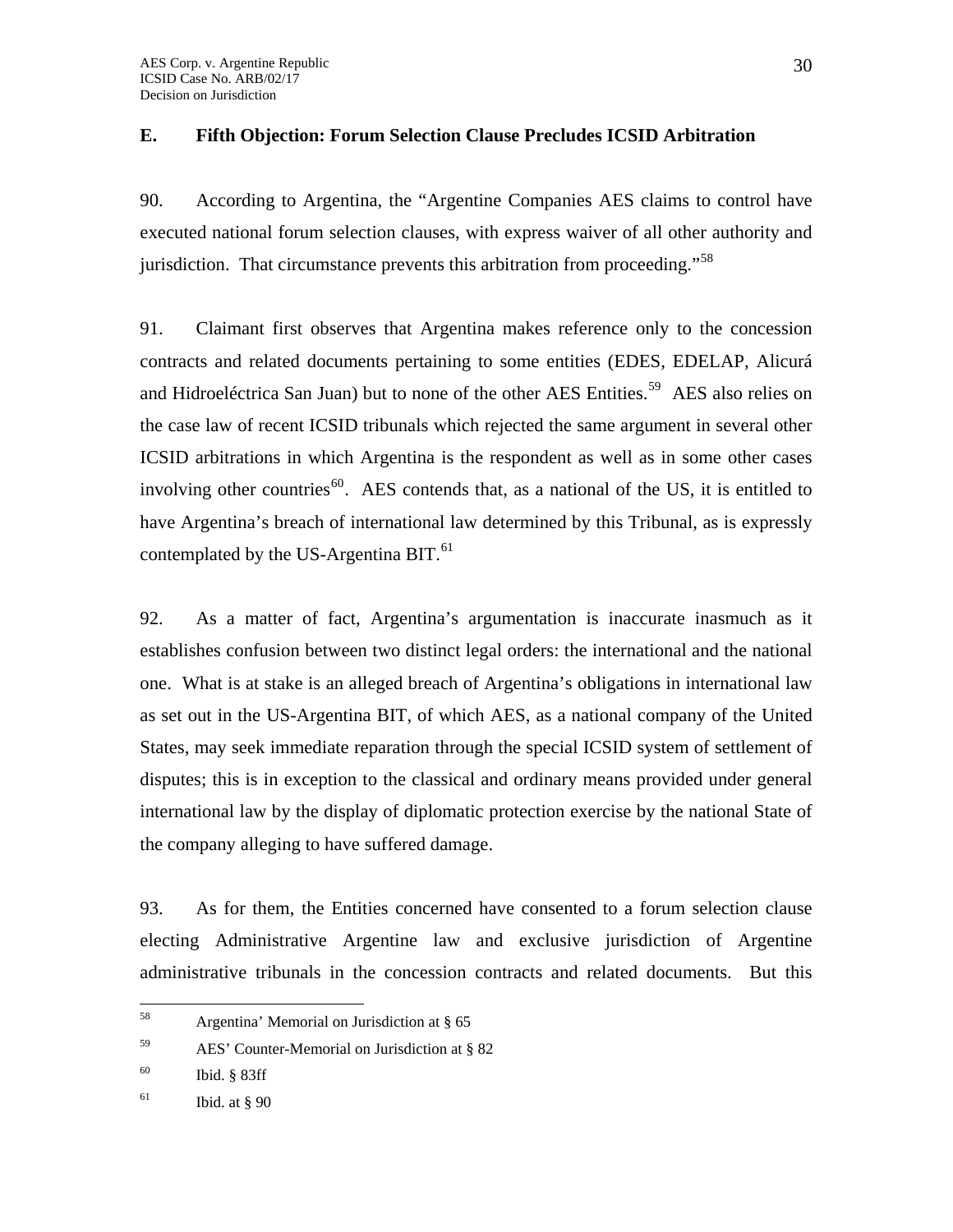exclusivity only plays within the Argentinean legal order, for matters in relation with the execution of these concession contracts. They do not preclude AES from exercising its rights as resulting, within the international legal order from two international treaties, namely the US-Argentina BIT and the ICSID Convention.

94. In other terms, the present Tribunal has jurisdiction over any alleged breach by Argentina of its obligations under the US-Argentina BIT. As such, it has no jurisdiction over any breach of the concession contracts binding upon the companies controlled by AES and the Argentine public authorities under administrative Argentine law, unless such breach would at the same time result in a violation by the host State of its obligations towards the US private investors under the BIT.

95. The Tribunal concurs with a position already adopted by previous tribunals confronted with the same argument raised by Argentina. In *CMS*, the Tribunal took note of the decisions already rendered in *Lanco, Vivendi I* and *Vivendi II,* which had rejected the very same argument. It said:

"The Tribunal shares the views expressed in those precedents. It therefore holds that the clauses in the License or its Terms referring certain kinds of disputes to the local courts of the Argentine Republic are not a bar to the assertion of jurisdiction by an ICSID tribunal under the [US-Argentina BIT], as the functions of these various instruments are different."<sup>[62](#page-30-0)</sup>

96. Further to this decision, the *Azurix* Tribunal maintained the same analysis. It also rejected the Argentinean argument in the following terms:

"The tribunals in the cases cited concluded that such forum selection clauses did not exclude their jurisdiction because the subject-matter of any proceeding before the domestic courts under the contractual agreements in question and

<span id="page-30-0"></span> $62$ 

<sup>62</sup> *CMS* Decision on Jurisdiction at § 76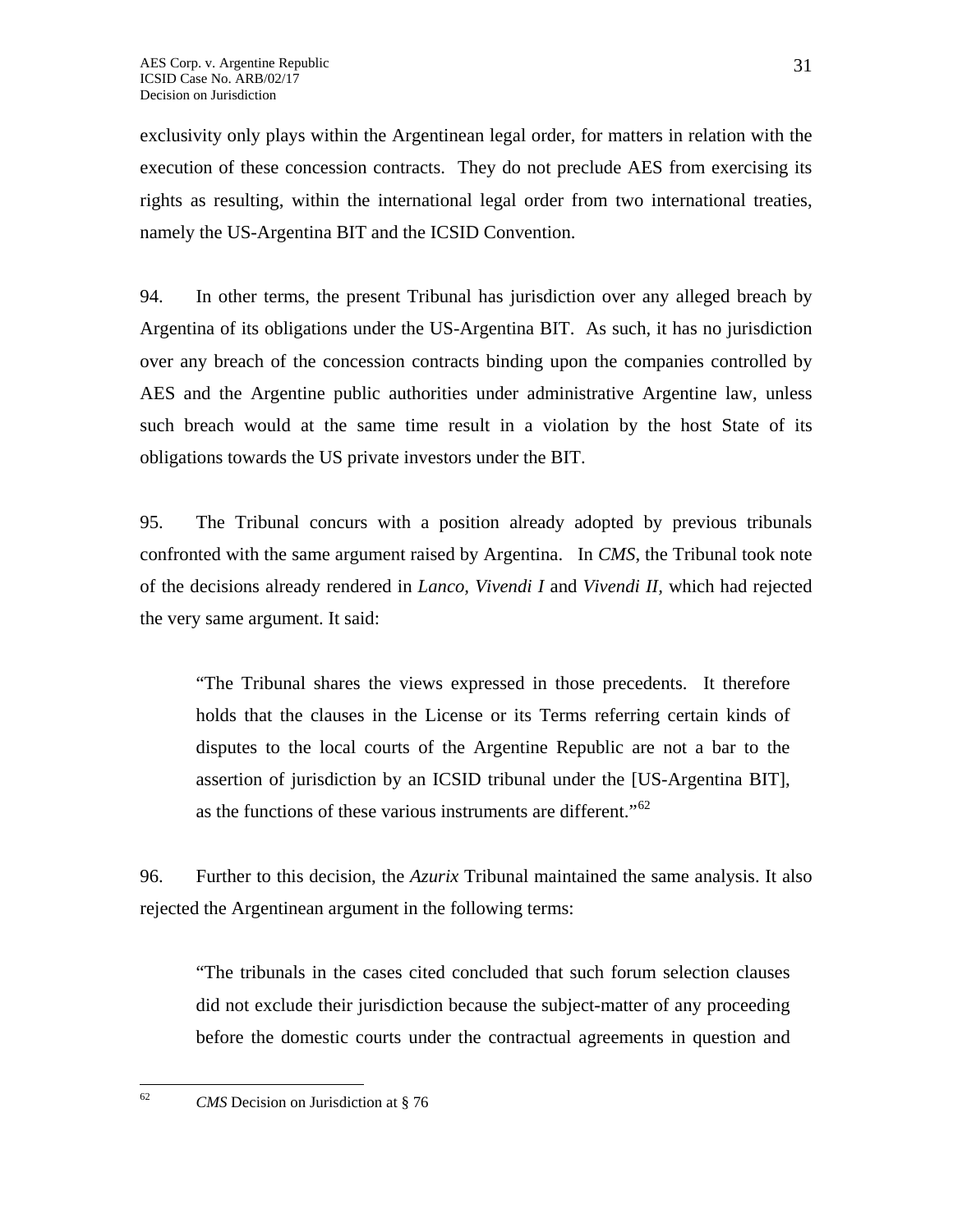the dispute before the ICSID tribunal was different and therefore the forum selection clauses did not apply. This reasoning applies equally to the waiver of jurisdiction clause in this case."<sup>[63](#page-31-0)</sup>

97. The present Tribunal cannot but share the views already expressed by these tribunals, dealing with the same argument, repeated again and again by Argentina. In particular, this Tribunal wants to stress that the comparison raised by Respondent in its Reply on Jurisdiction<sup>[64](#page-31-1)</sup> between the waiver of jurisdiction met in this case and the famous "Calvo Clause" is inaccurate.

98. This is so simply because this very clause only made sense by reference to the general international law rule of diplomatic protection; the "Calvo Clause" was in essence a clause by which private persons mistakenly pretended to renounce to a right which in law did not belong to them but to their national State: the right for this State to exercise in favor of its nationals its diplomatic protection.

99. Since under the ICSID system of settlement of disputes, exercise of diplomatic protection is per *definition* put aside, it is irrelevant to compare it with a clause the rationale of which is inseparable from diplomatic protection. As a consequence, the Tribunal cannot but reject Argentina's fifth objection.

# **IV. Conclusion.**

100. For the reasons stated above the Tribunal decides that the present dispute is within the jurisdiction of the Centre and the competence of the Tribunal. The Tribunal has, accordingly, made the necessary Order for the continuation of the procedure pursuant to Arbitration Rule 41(4).

<span id="page-31-0"></span><sup>63</sup> <sup>63</sup> *Azurix* Decision on Jurisdiction at § 79

<span id="page-31-1"></span><sup>64</sup> Argentina's Reply on Jurisdiction at § 144-155